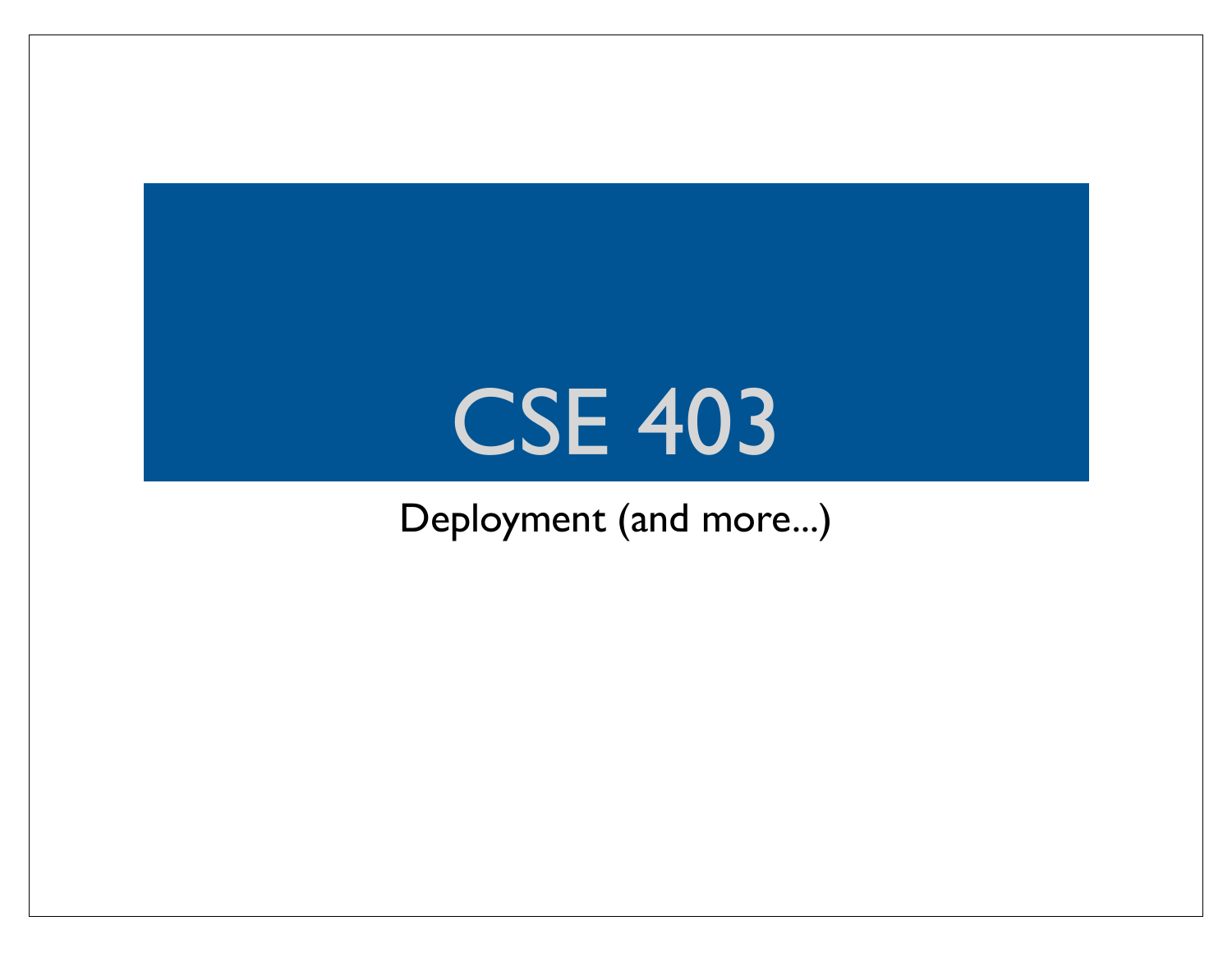## Deployment

**Software deployment** is all of the activities that make a software system available for use.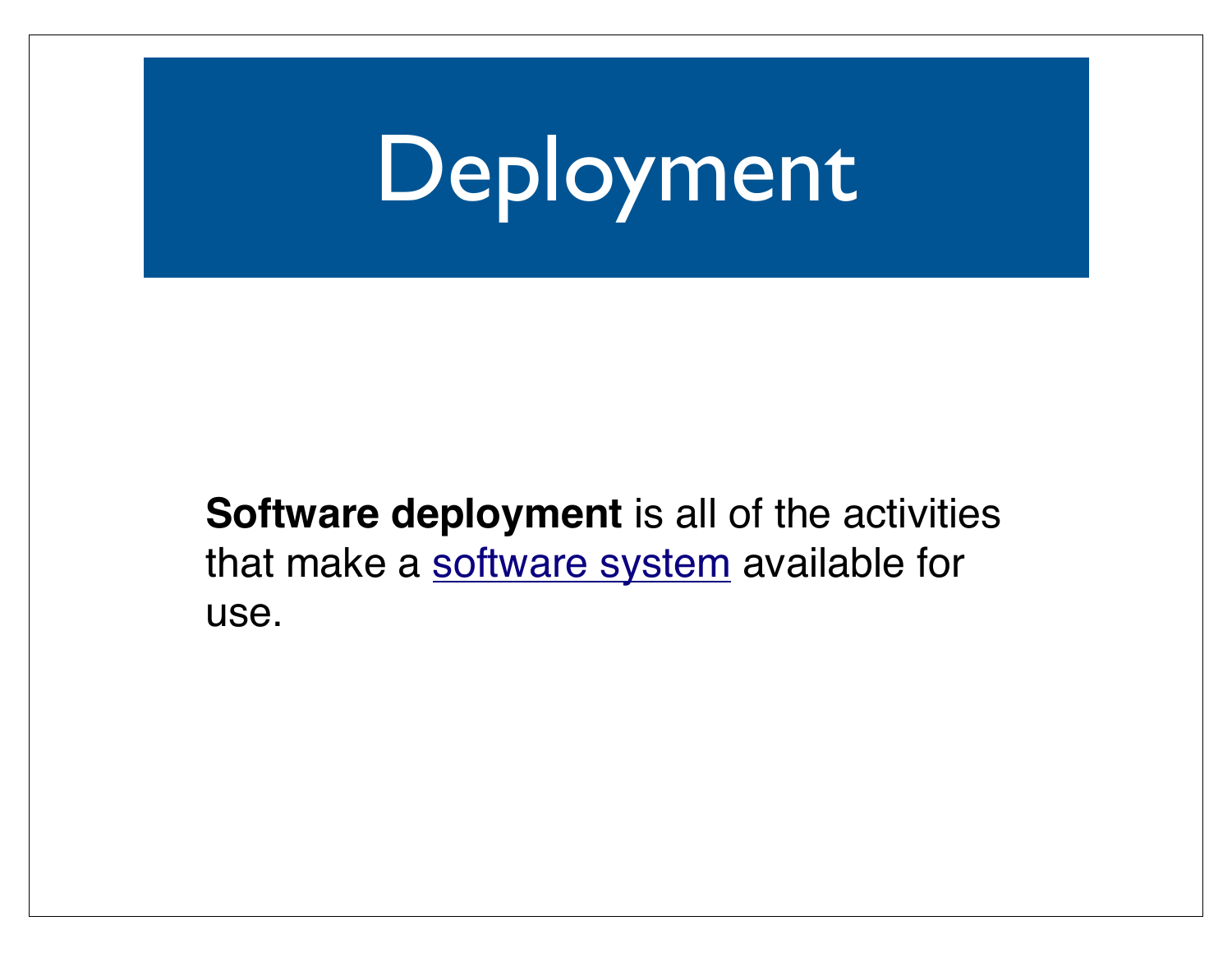The type dictates the what gets deployed and how

- Consumer web apps, enterprise, embedded systems, native phone apps, Curiosity: They are all different
- Yet, general principles remain similar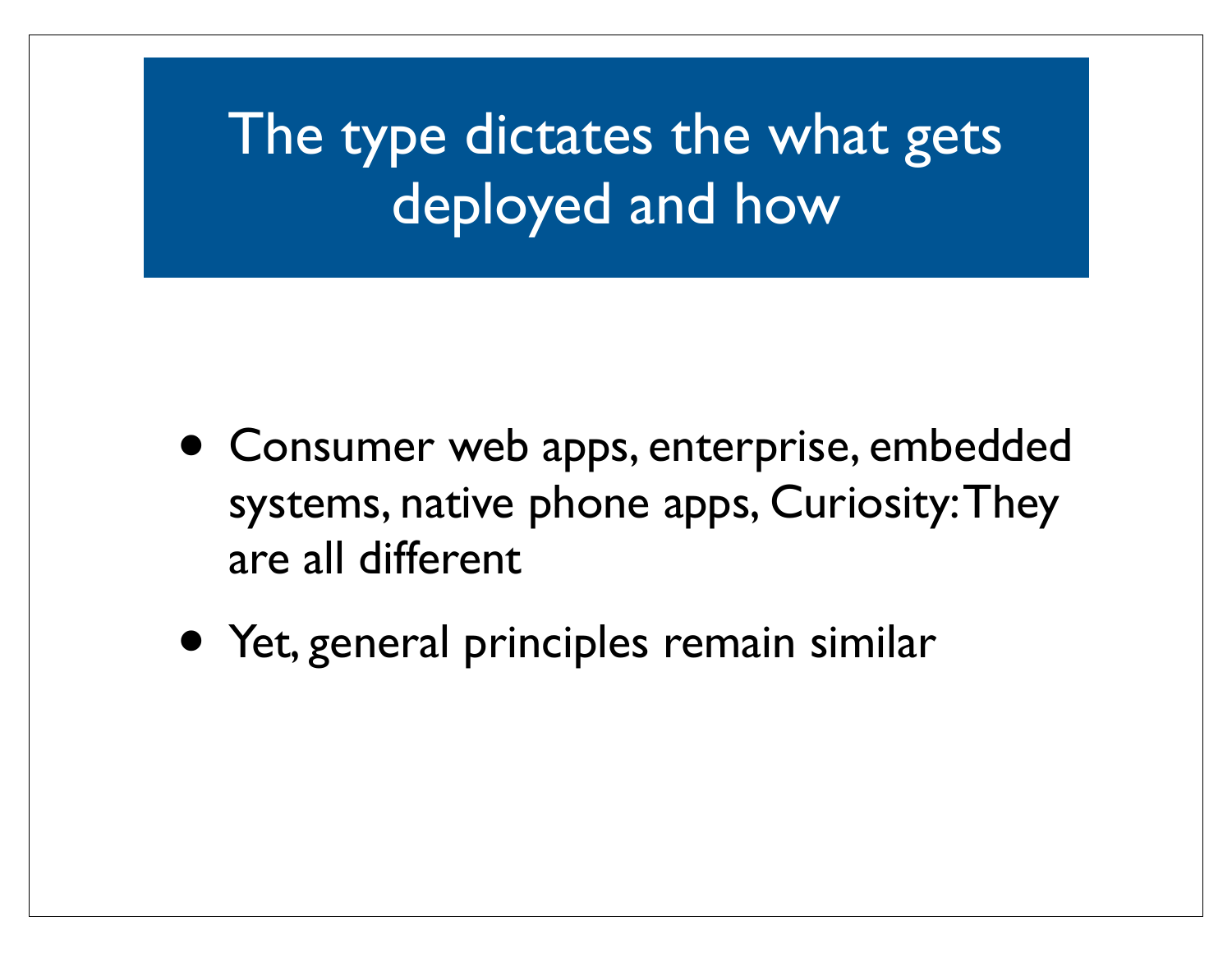### Lifecycle Tasks

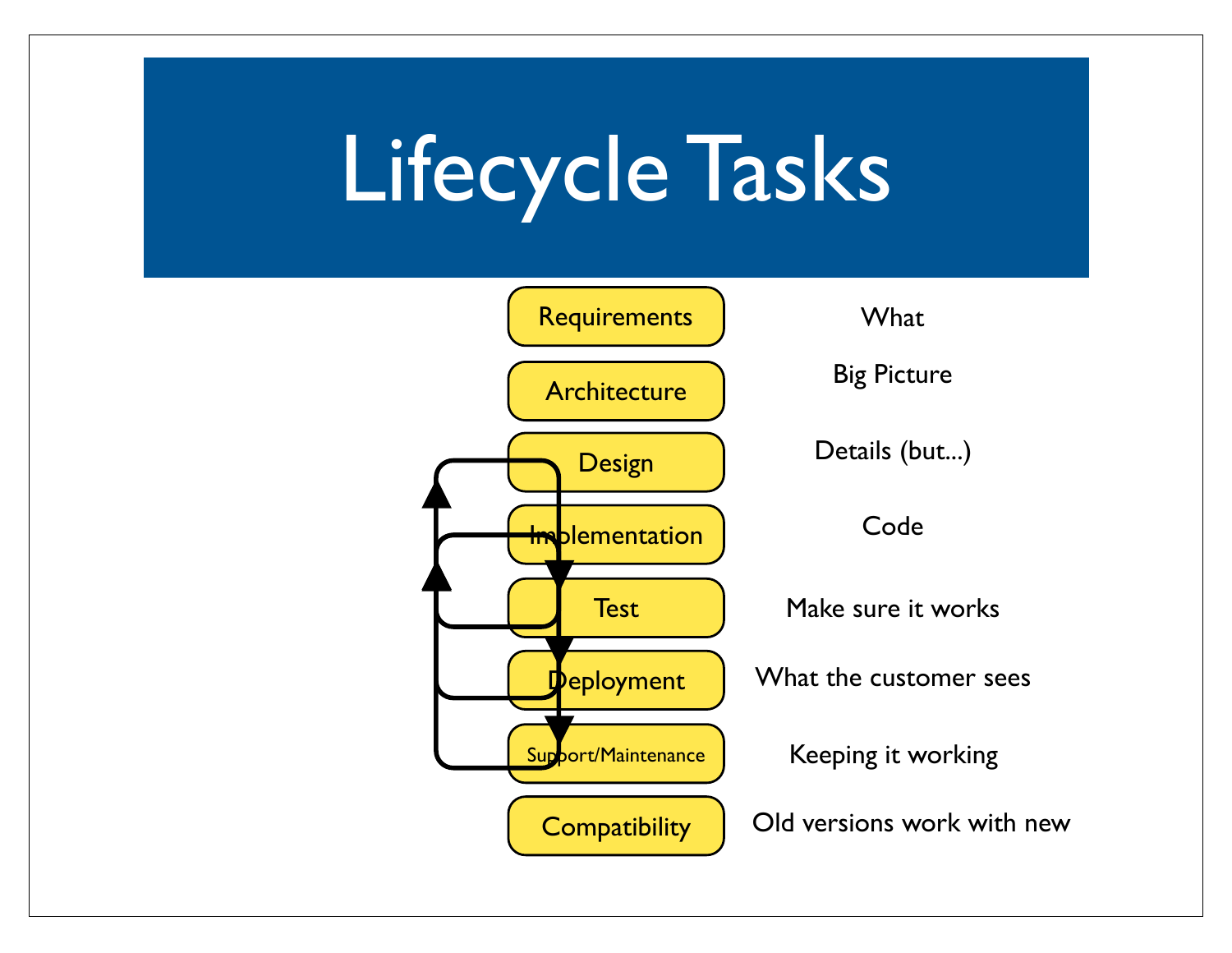### Software Environments

- Development environment
- Testing/Integration Environment
- Customer/Live Environment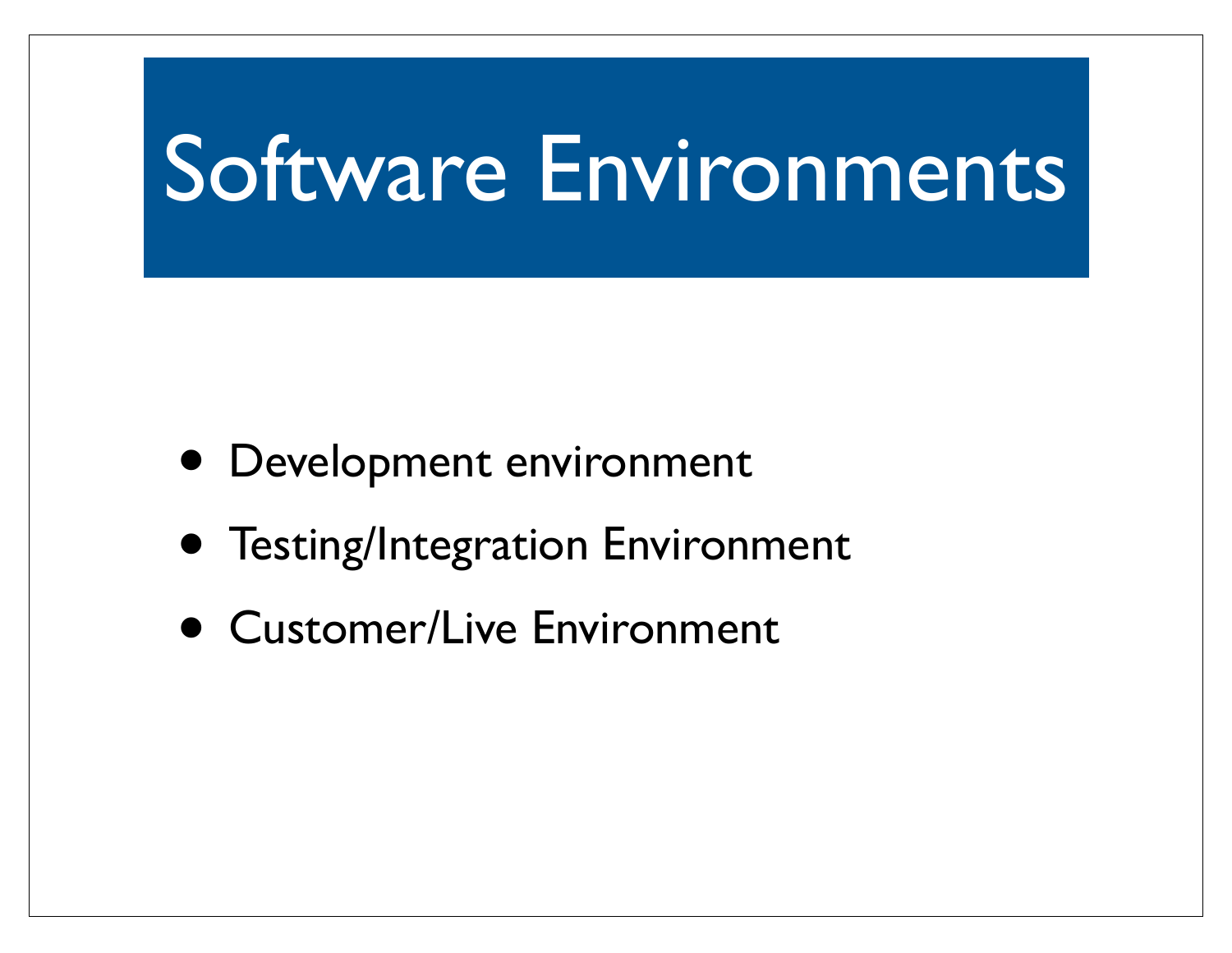### Software Environments

- Development environment
- Testing/Integration Environment
- Staging Environment
- Build Environment
- Customer/Live Environment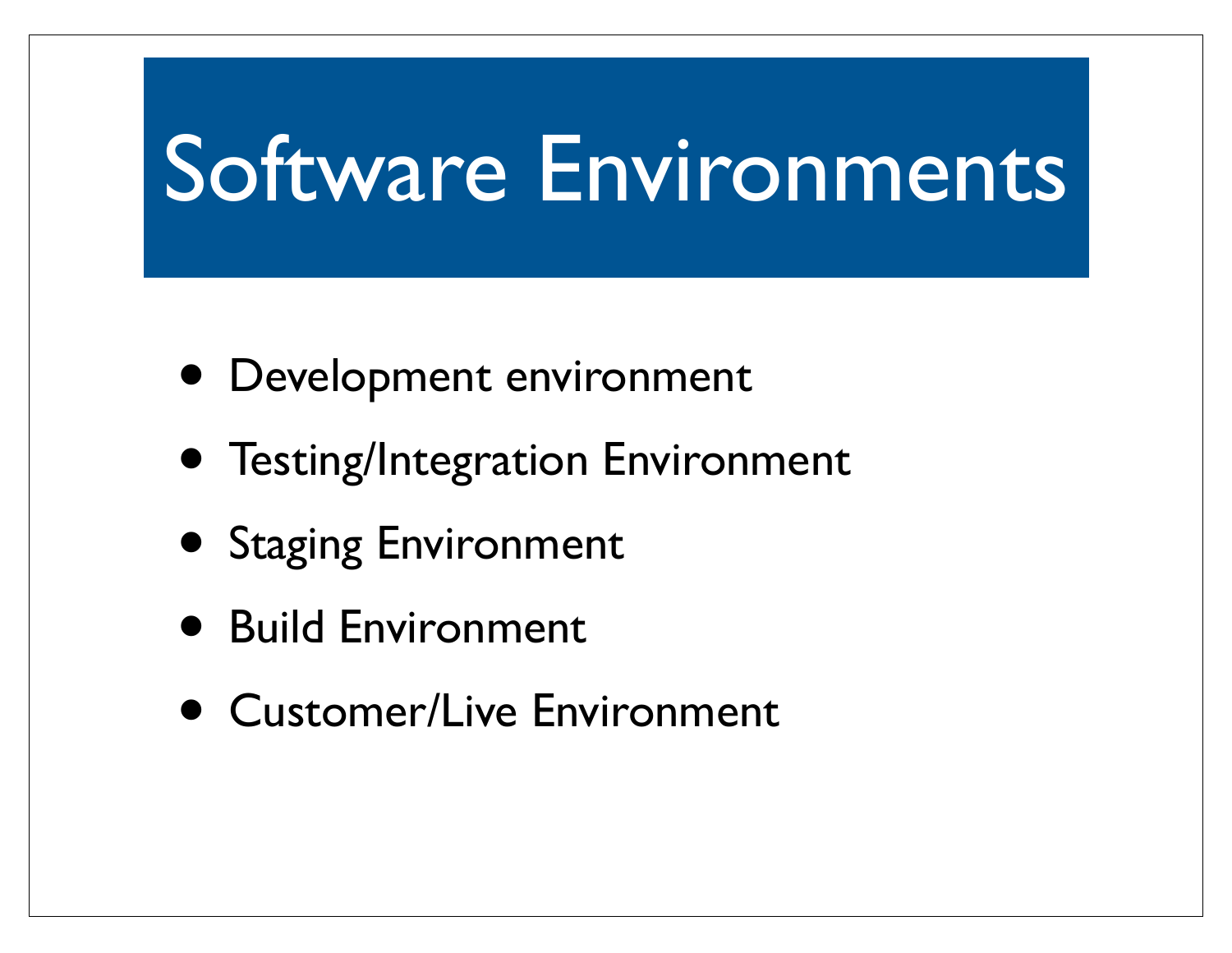#### Version control system typically ties it all together

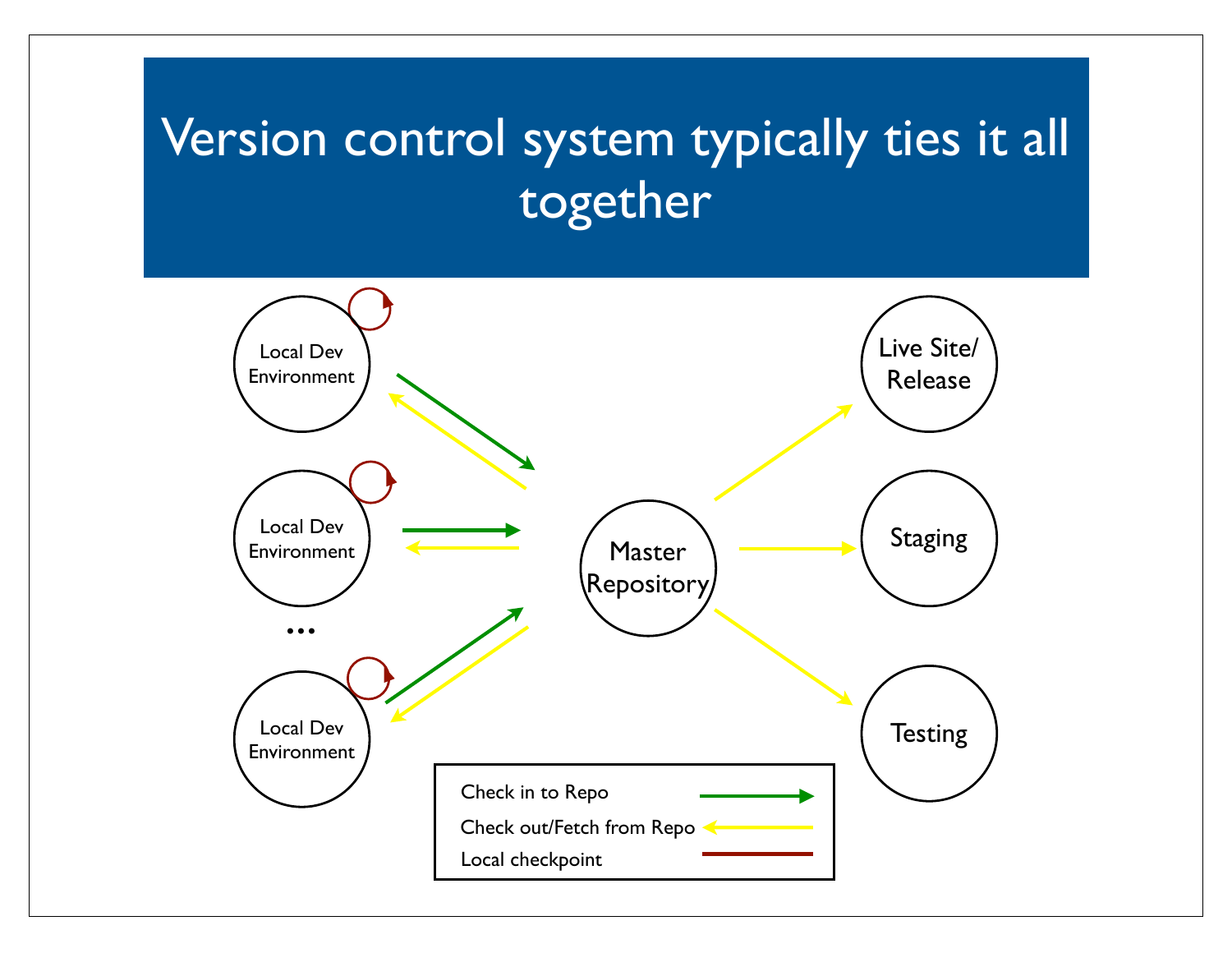## Development Environment

- Optimized for developers to implement (and unit test) software
- Close to a production environment but not exact
- Standardization across all developers important(?)
- Portable(?)
- Easy to spin up (and spin down)
- Where do you get test data/databases?
- Includes access to VCS, bug tracking, wiki...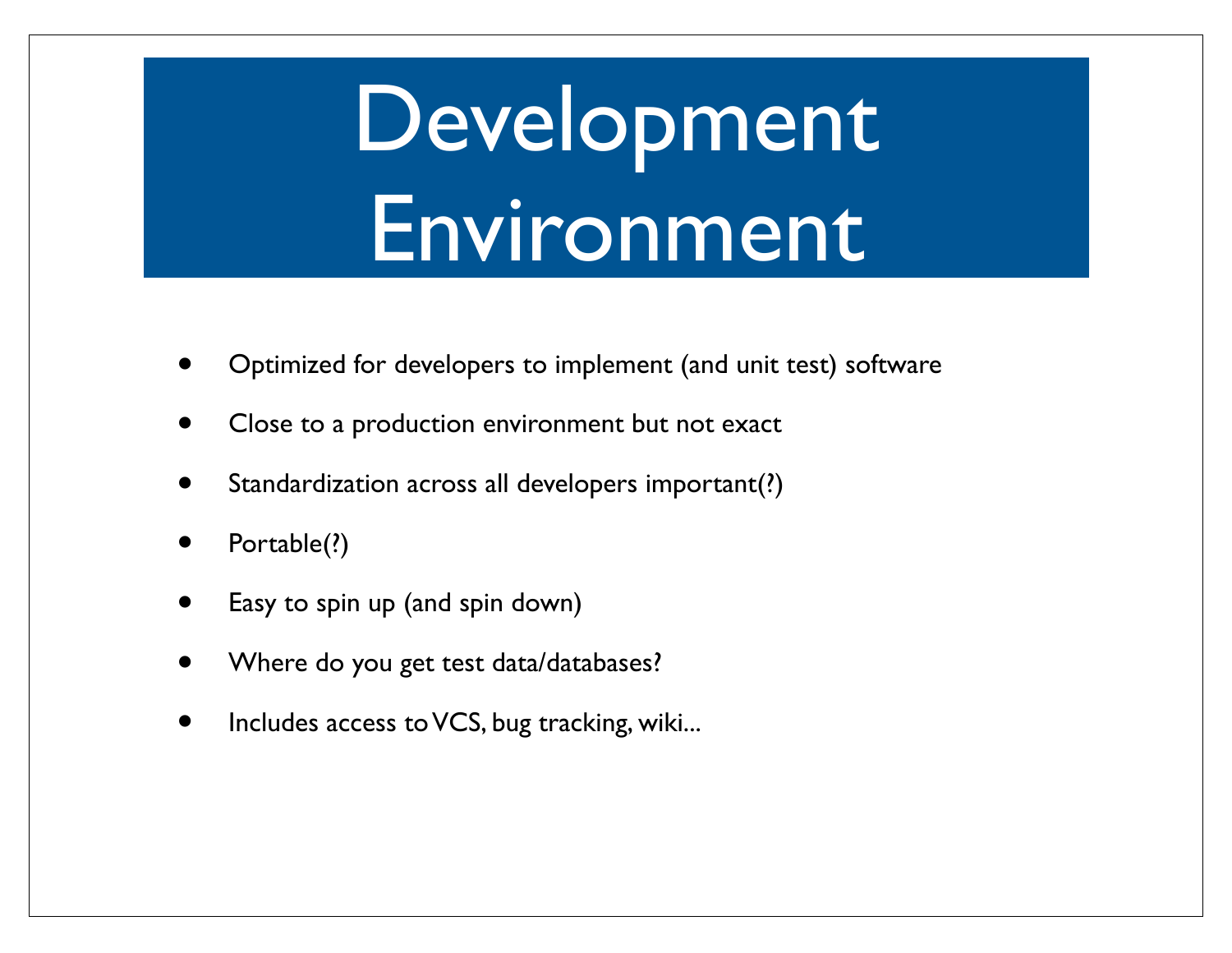#### Live Environment (for [small] web applications)

- Clean separation from all other environments
- What gets incrementally installed?
- How does it get installed?
- Tools for installation
- Tools for monitoring
- Caveat: Large scale deployments might be very different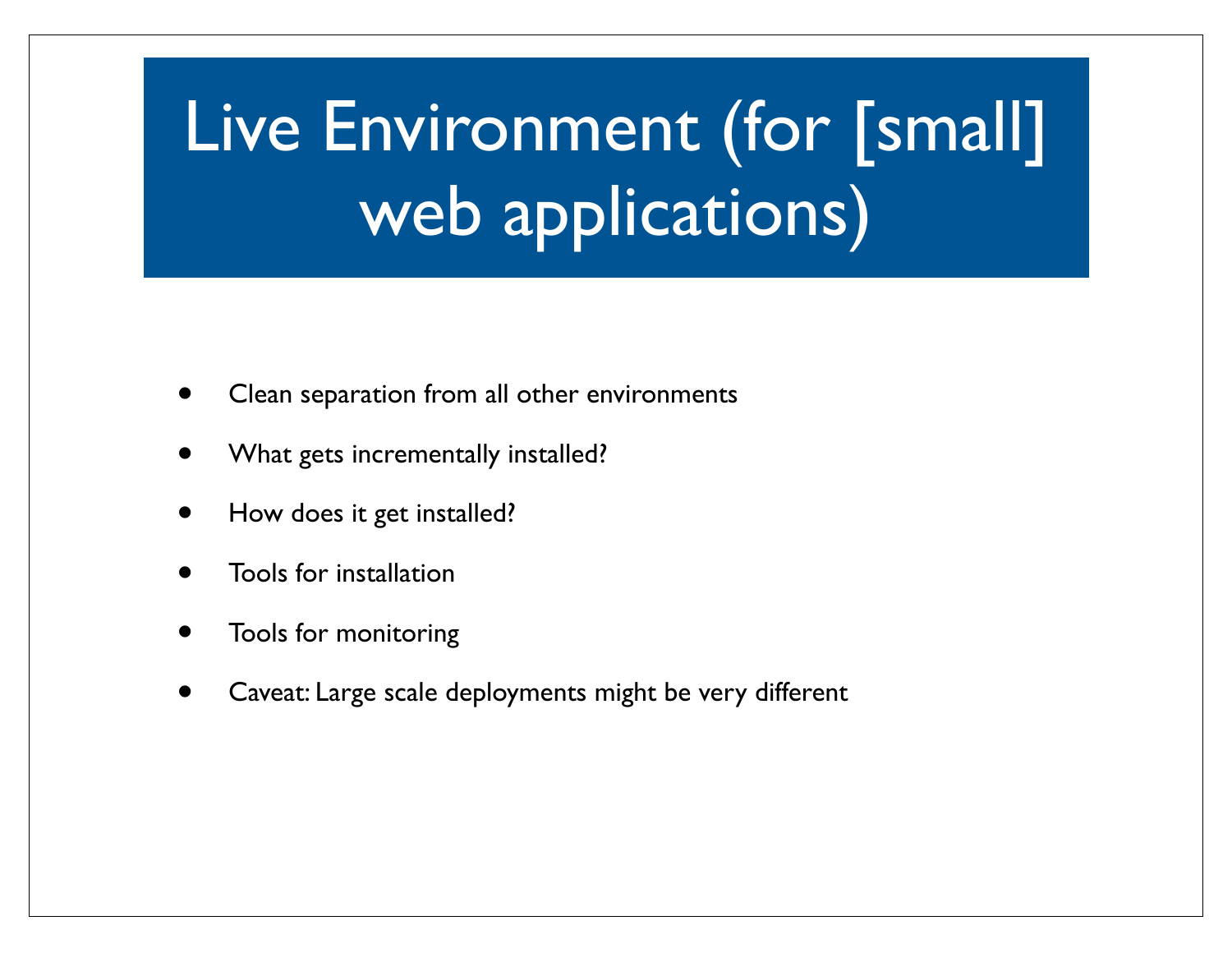### Testing Environment

- An environment for testing outside of the development environment
	- Regression tests, verify human interactions, multi-platform (browsers, devices)
- Clean separation from all other environments
- Nightly bring ups? On demand? Continuous?
- How does it get installed?
- Reasonably close live environment
- Caveat: Large scale deployments might be very different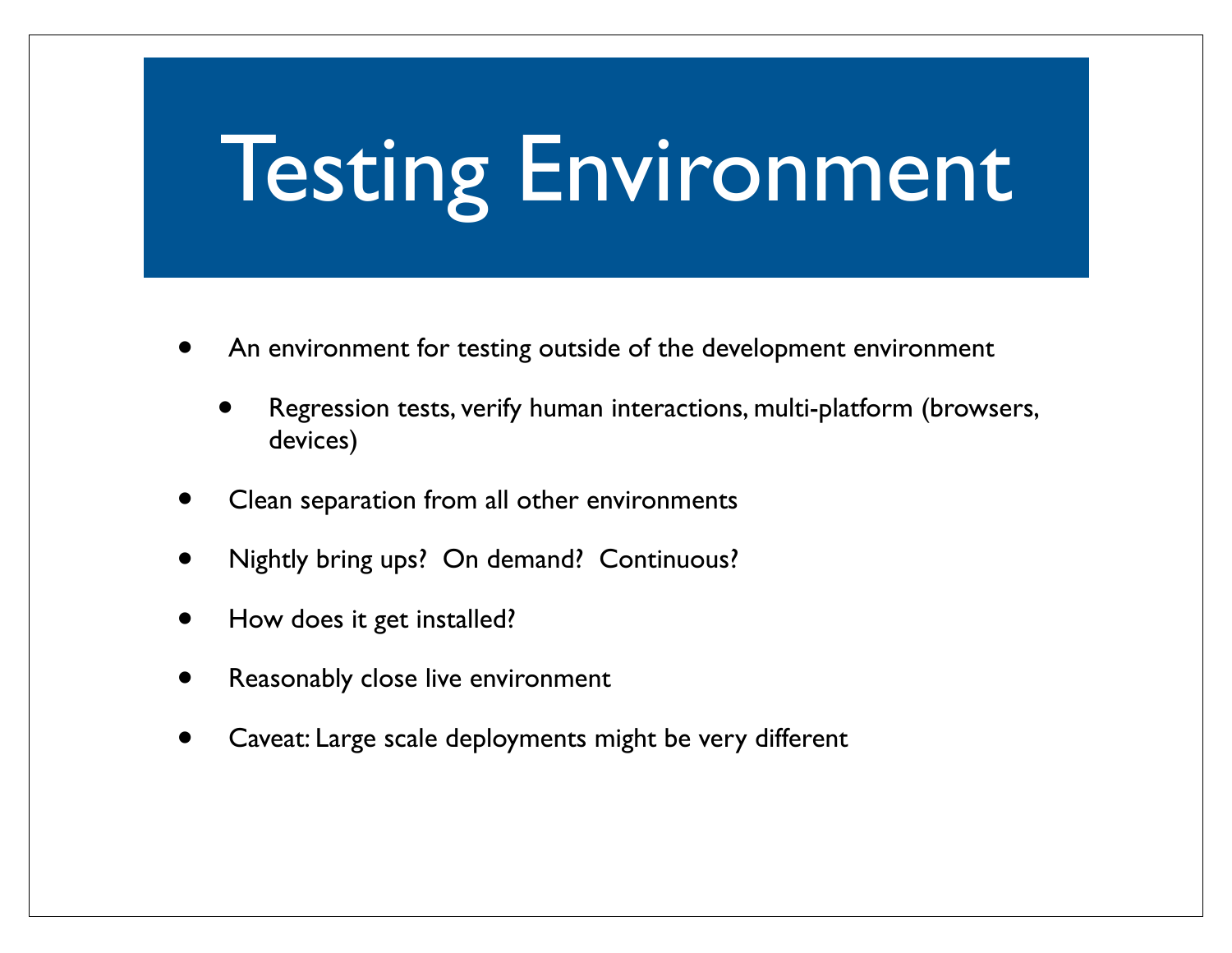# Staging Environment

- Very close replica of live environment
- **Only very small deltas**
- Including installation procedures, monitoring, ...
- Backup, operations, scalability, reliability may be different
- Not needed in small organizations? (testing/staging are merged)
- Not possible in big organizations?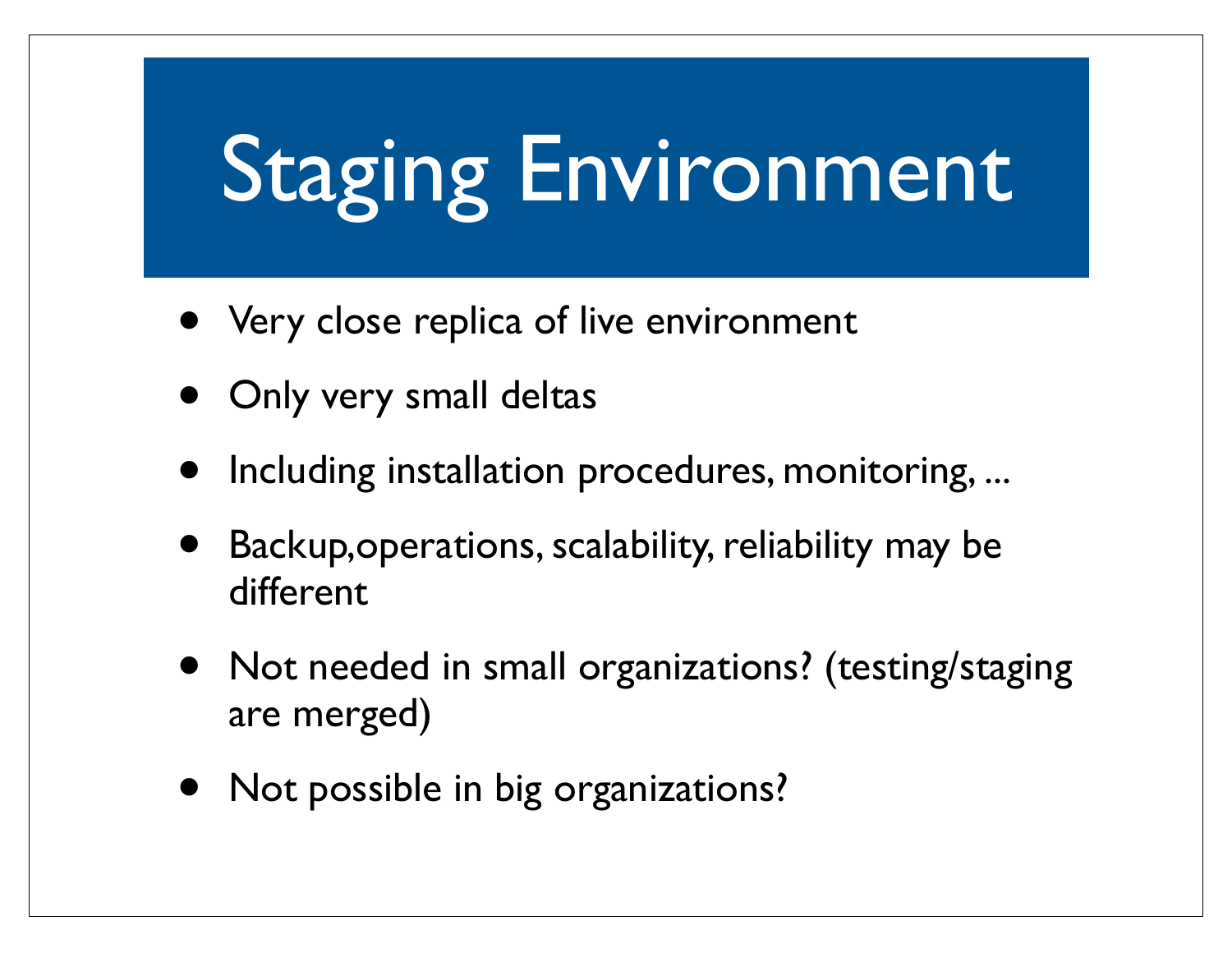#### Build environment

- Intermediate step from source code to runnable software
- Not always necessary or visible
- Developers can usually build in their dev environments
- Compile, linking, and packaging for deploying to testing, staging, live environments
- Careful understanding of the tools and versions used to build and run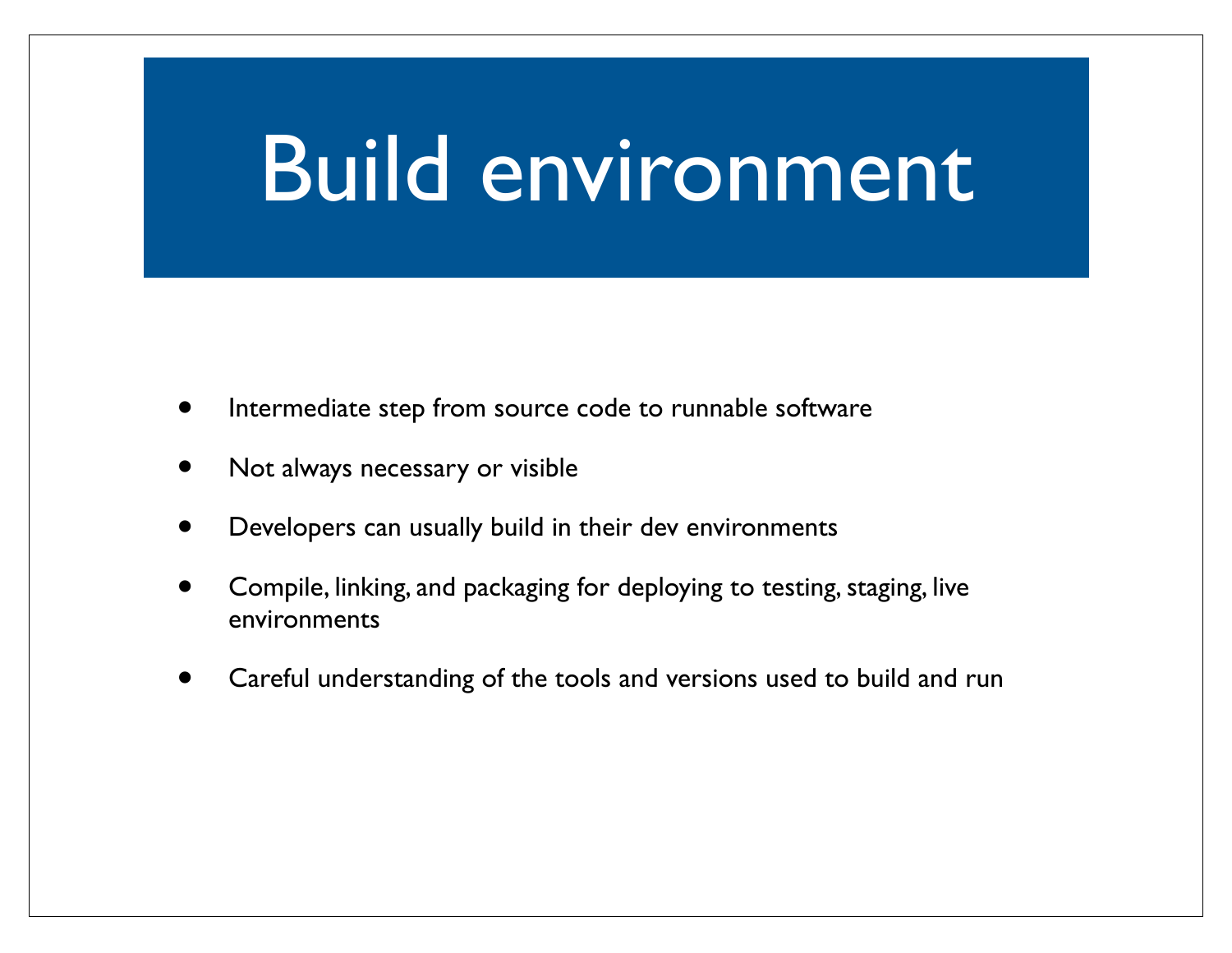#### Show me the data

- Live data on the live site
- Test data on the staging site, test site
- Data for development
	- Shared database for all developers?
	- Individual db's for each developer
	- Developer RDBMS same as live, staging, test?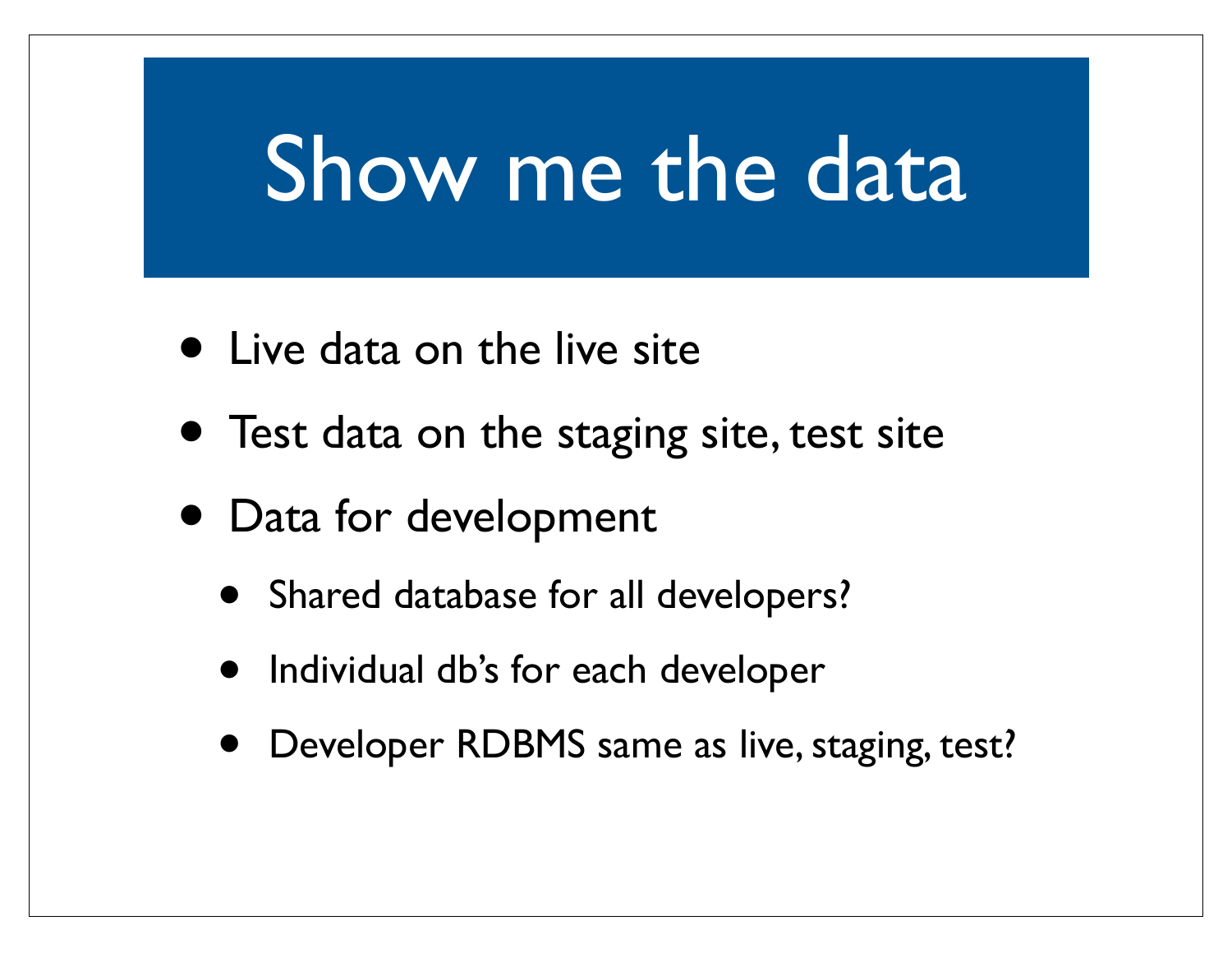# A good hack...

- For small/early/non-transactional web deployments
- Copy data over (dump the db) from the live site to the staging/testing sites on a nightly basis
- Gets usable data to staging and testing
- Backs up data from the live site
- Warning: hack is lossy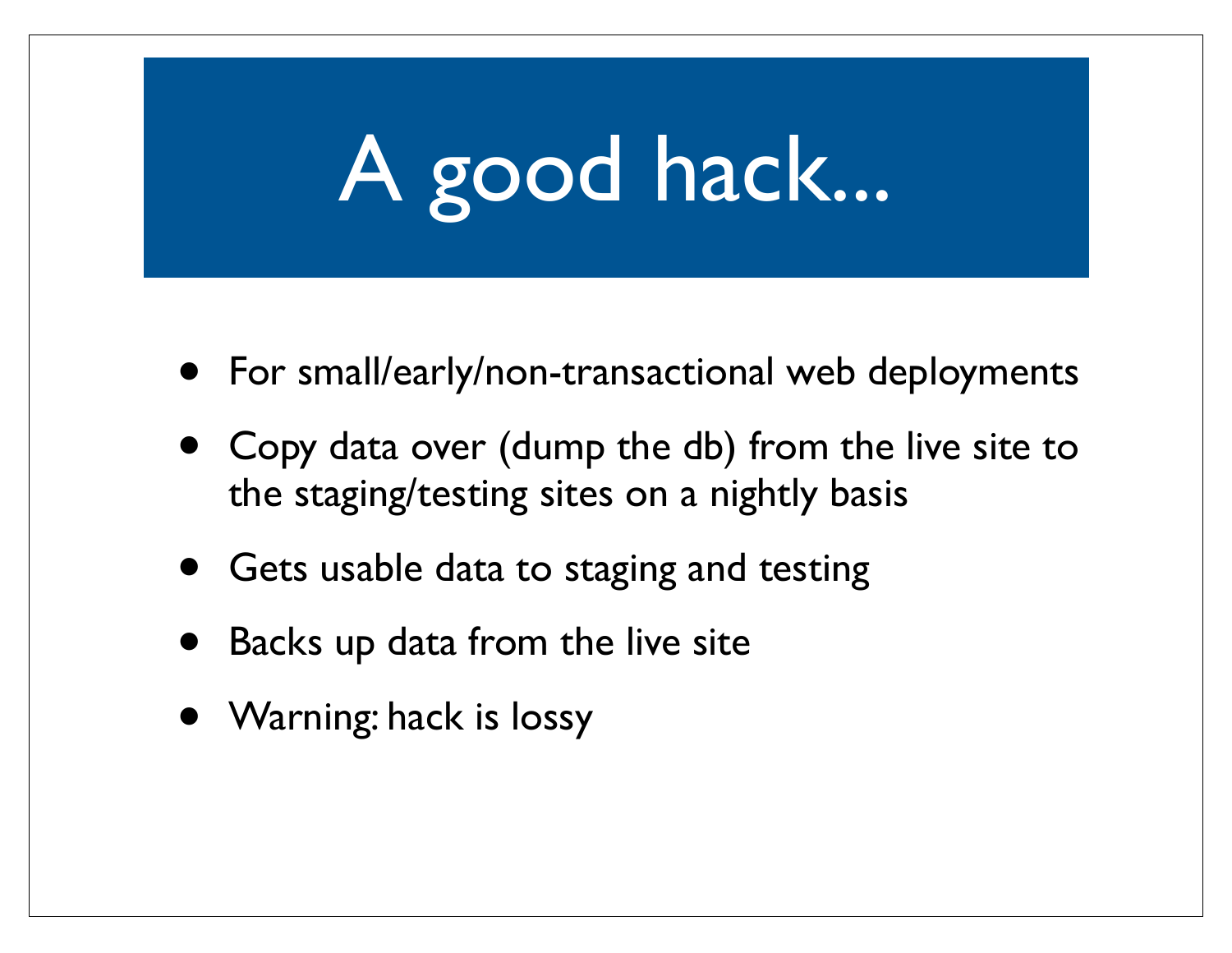## How to deploy

- "Bootstrap" (first time)
- Deployments
- Maintenance/Monitoring
- Provisioning/scale out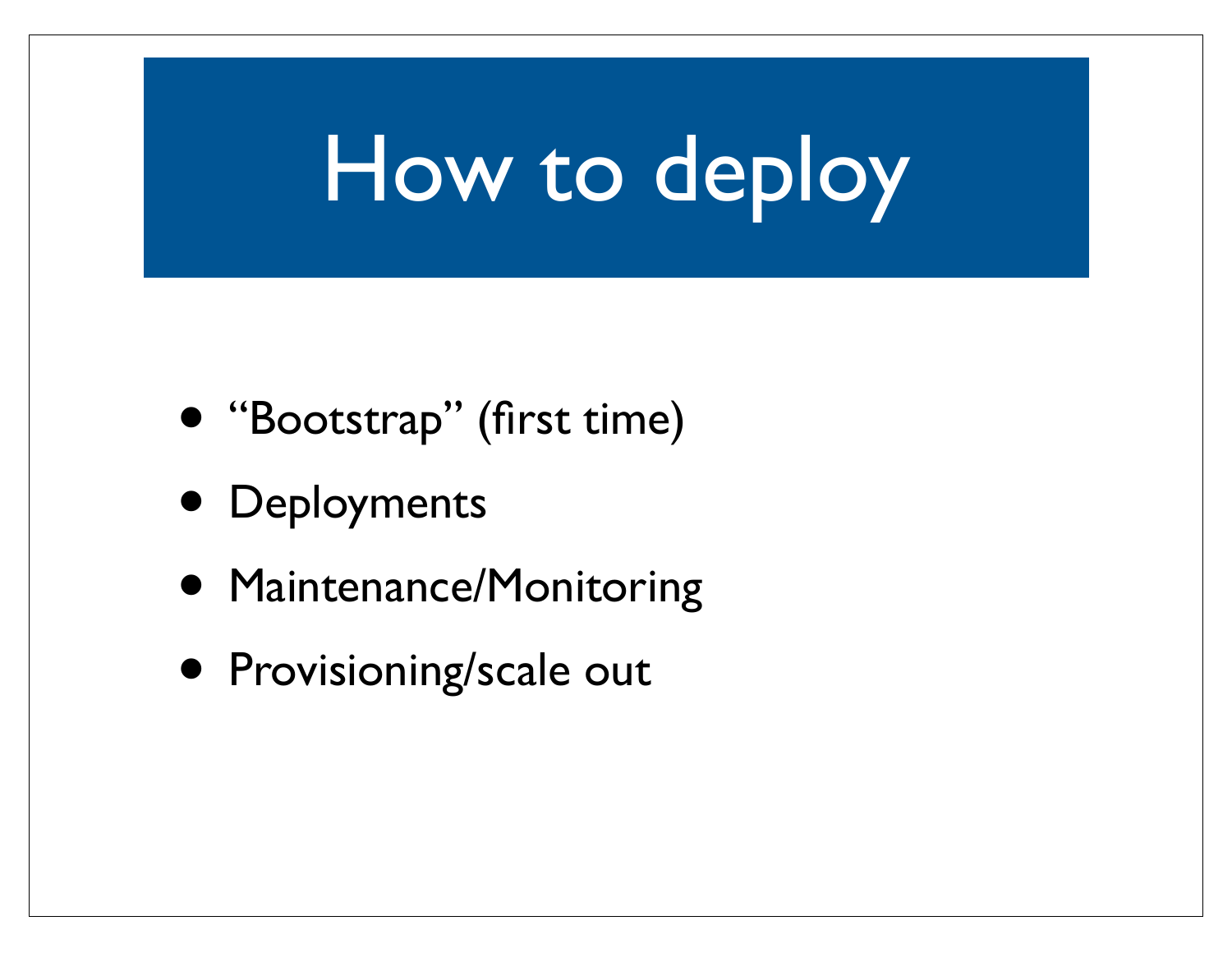### "Bootstrap"

- Don't have to deploy from "ground zero" every time -- just the first time
- Operating system, database, patches, libraries, services (webserver?): stuff that really isn't changing very often
- Can you "snapshot" this for future use?
- Related to "provisioning" -- a rapidly evolving topic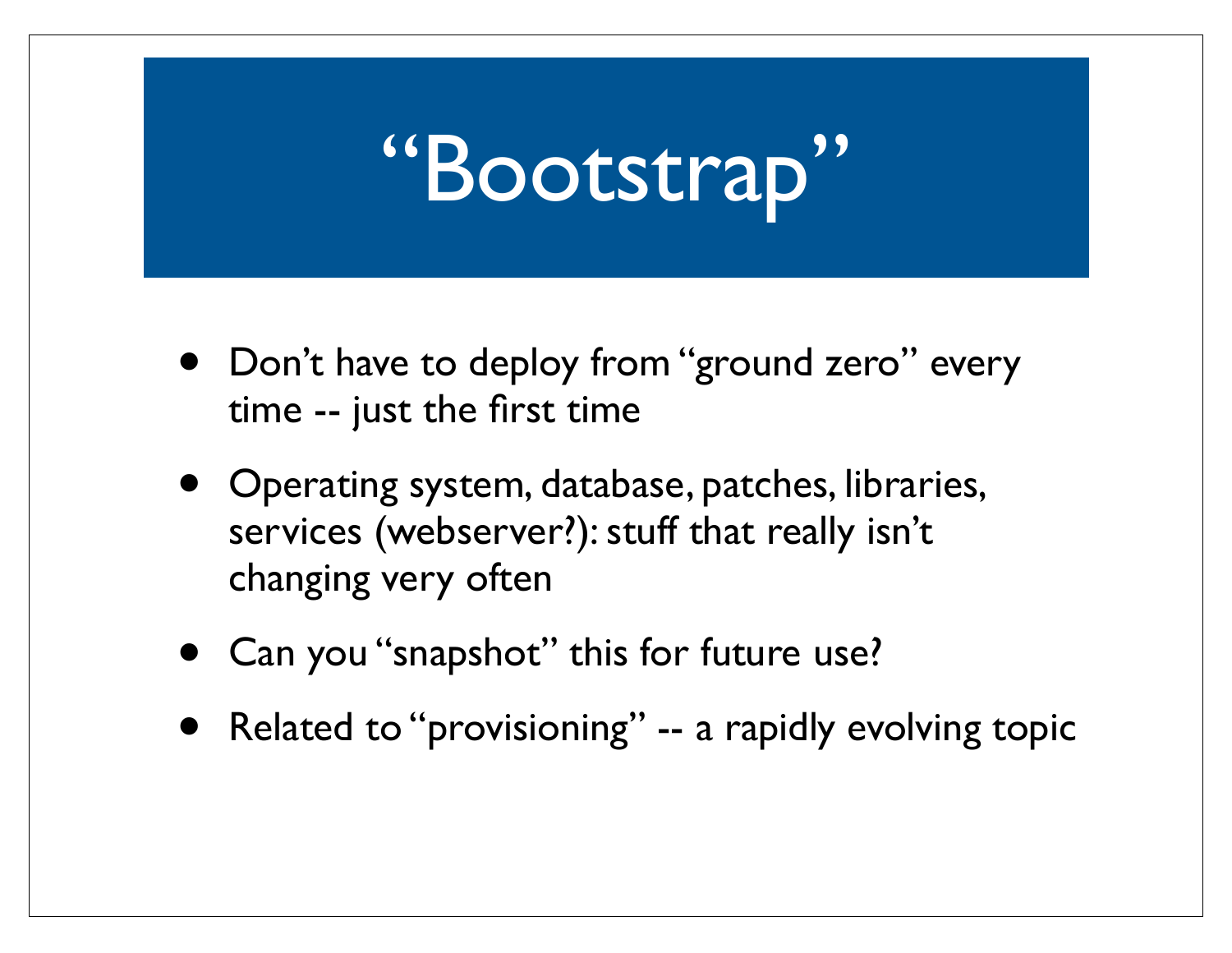# Deployment

- Pre-condition: Satisfied with all changes/additions going into a release
- Precondition: Passed all testing requirements (including staging testing, if staging)
- How do you get the code onto the live site?
- If there is a build process, the output of the build is the input to the deployment process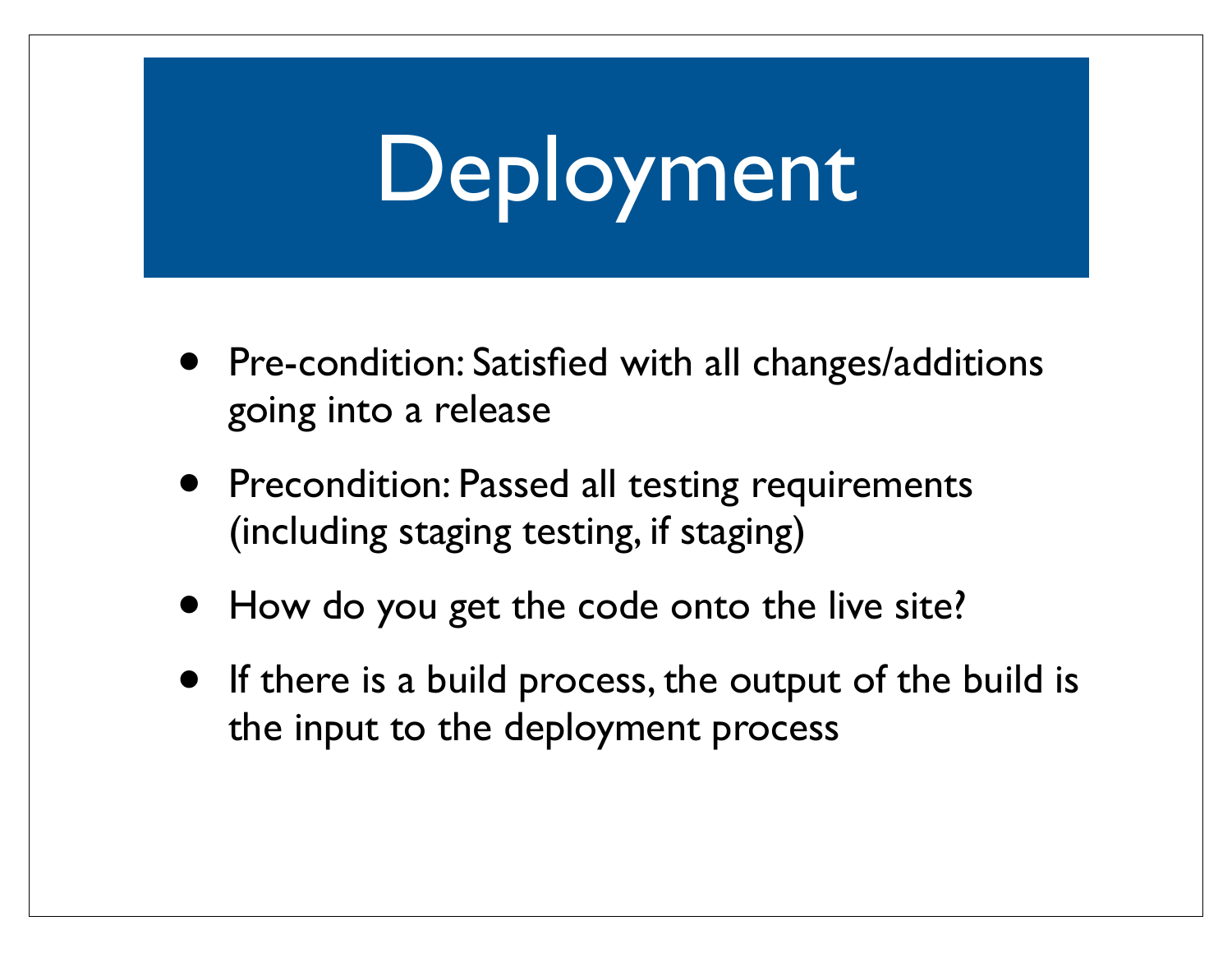# Deployment (small scale systems)

- Can you deploy "hot?"
- Are there data (schema) changes?
- Are there infrastructure changes?
- Do you need to quiesce the system?
- What is the mechanism to get the new code installed?
- How do you bring up the system?
- Who do you need to tell?
- What happens if the deployment fails?
- Can you "roll back" if there is a major problem?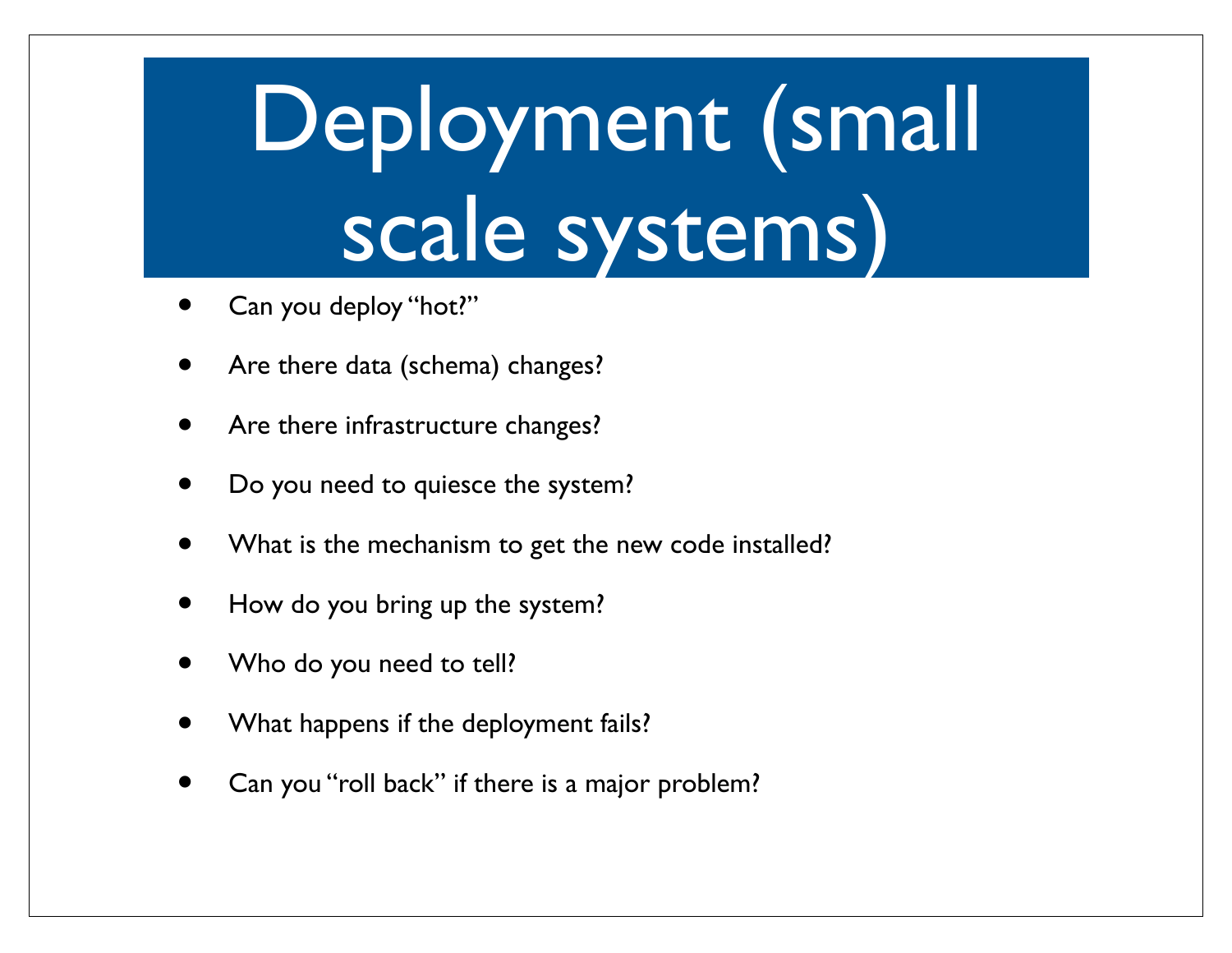## Installing new code

- Just pull (or push from the repository)...Really?
	- The Heroku way?
	- I've done this with SVN
- "Shell" hacking involved?
- Tools: Chef, Fabric, Tddium?
- Can you do this in one step?
	- Existence proof: %fab production deploy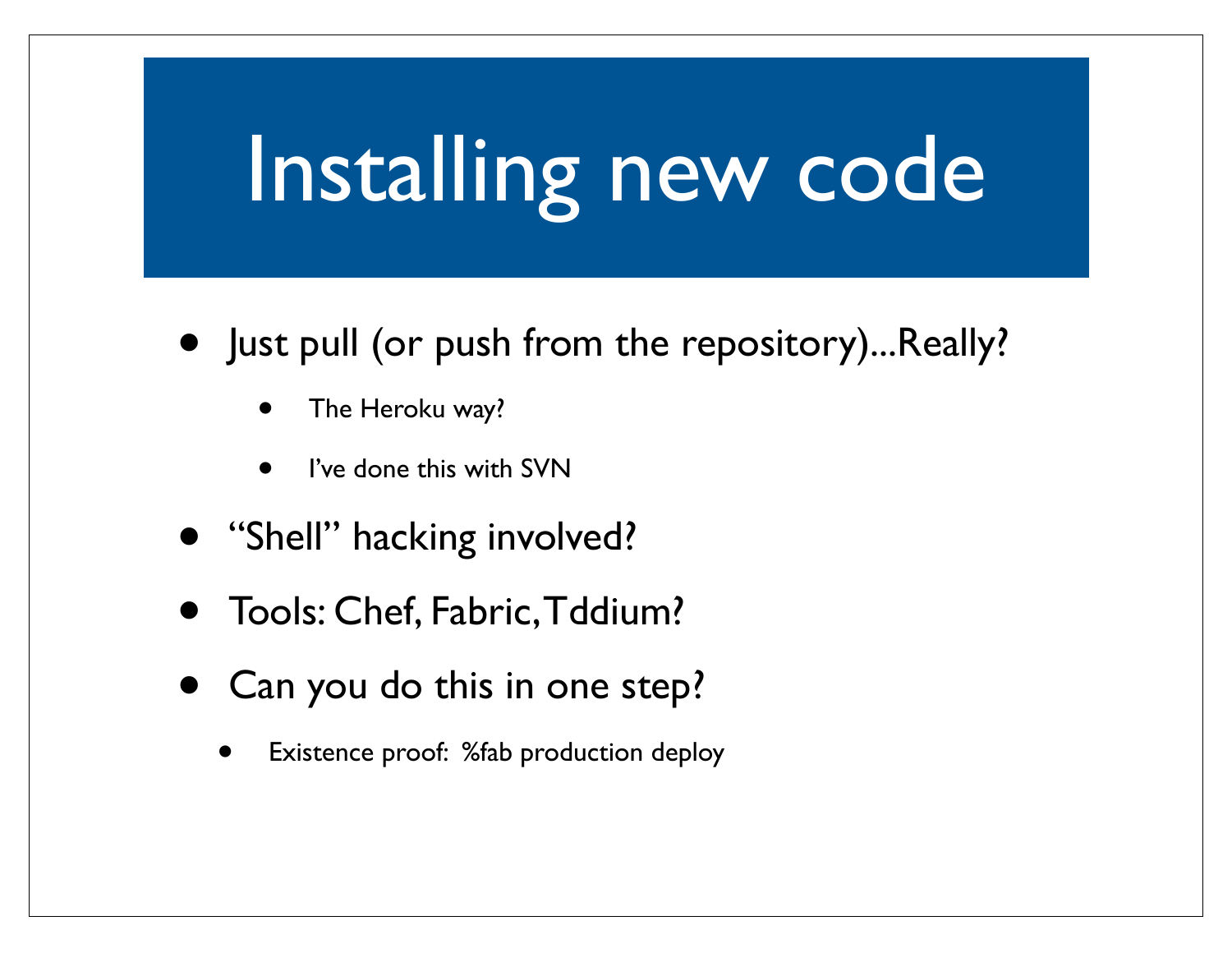### Provisioning

- Bringing up new instances of your live environment
- Scaling
- Adding new servers/machines/VMs
- Vagrant, Puppet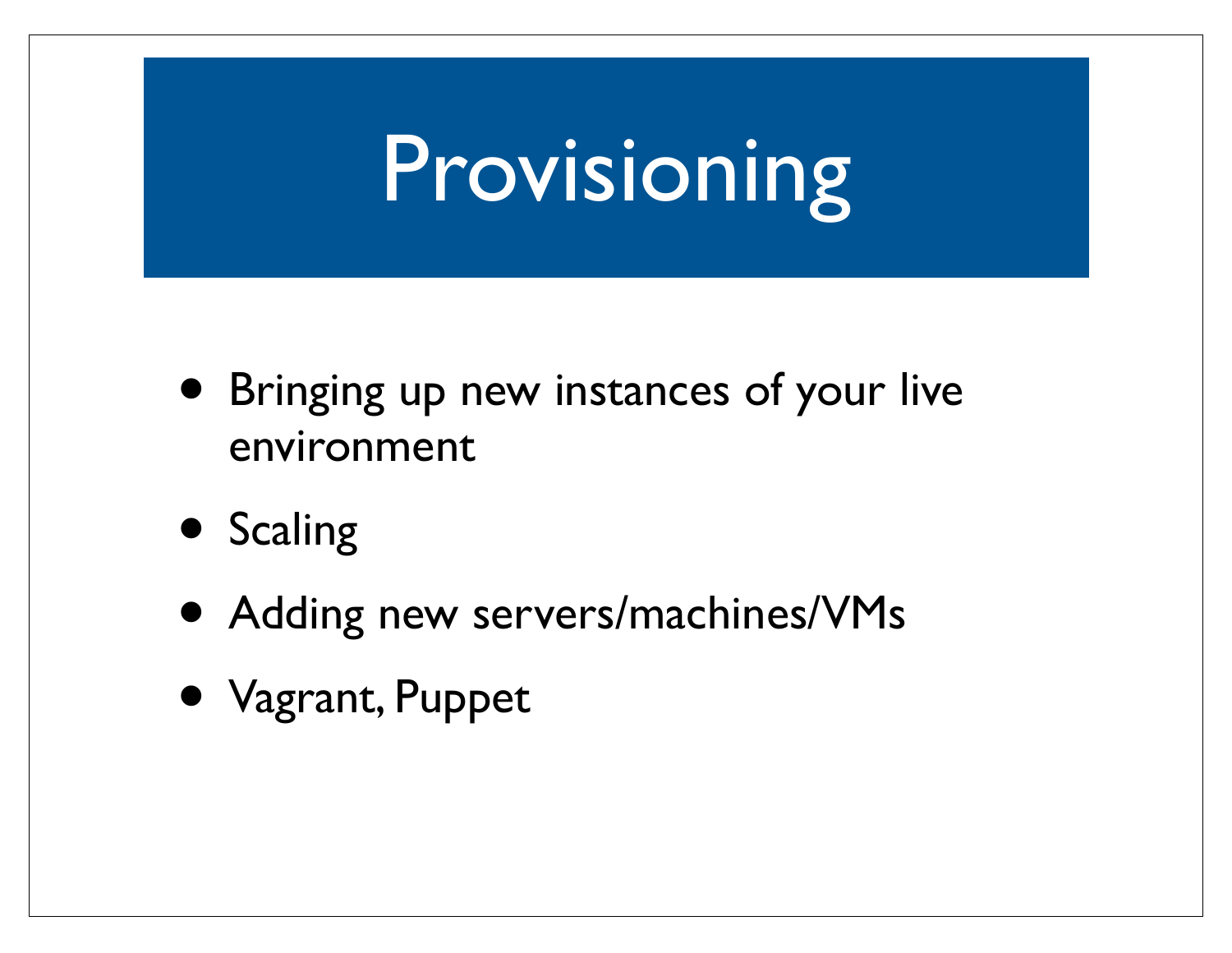### Pulling it all together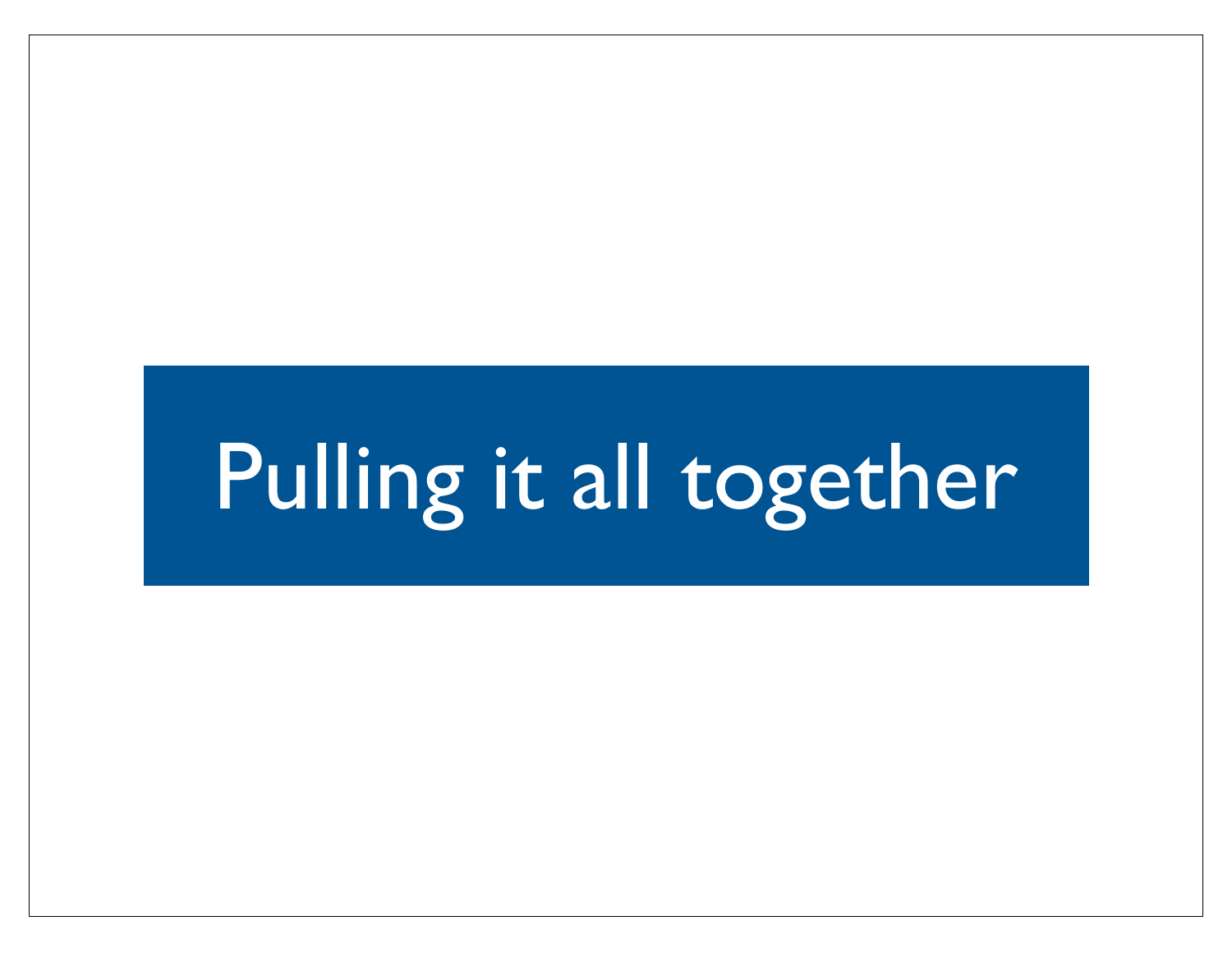- Merrily hacking along
- Check in code as feature get implement
- Regression testing (more on this later)
- Nightly push to testing?
- Don't break the "build" (nightly tests)
- Code freeze/feature complete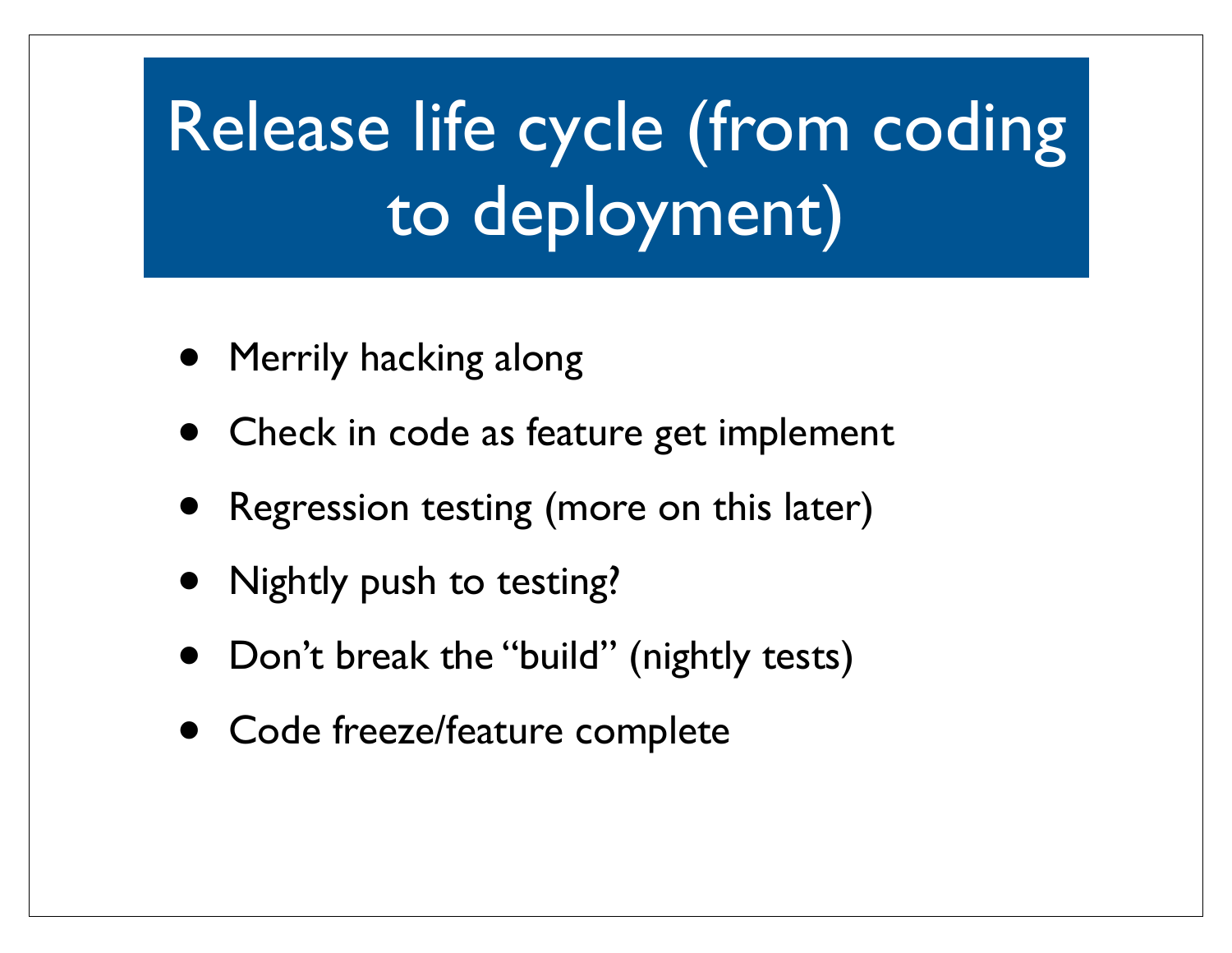- Only checkins to fix bugs
- Feature ("monkey") testing on test site
- Check list of features being completed, what's outstanding
- Reviewing bug list, fix only show stoppers (more on this later this week)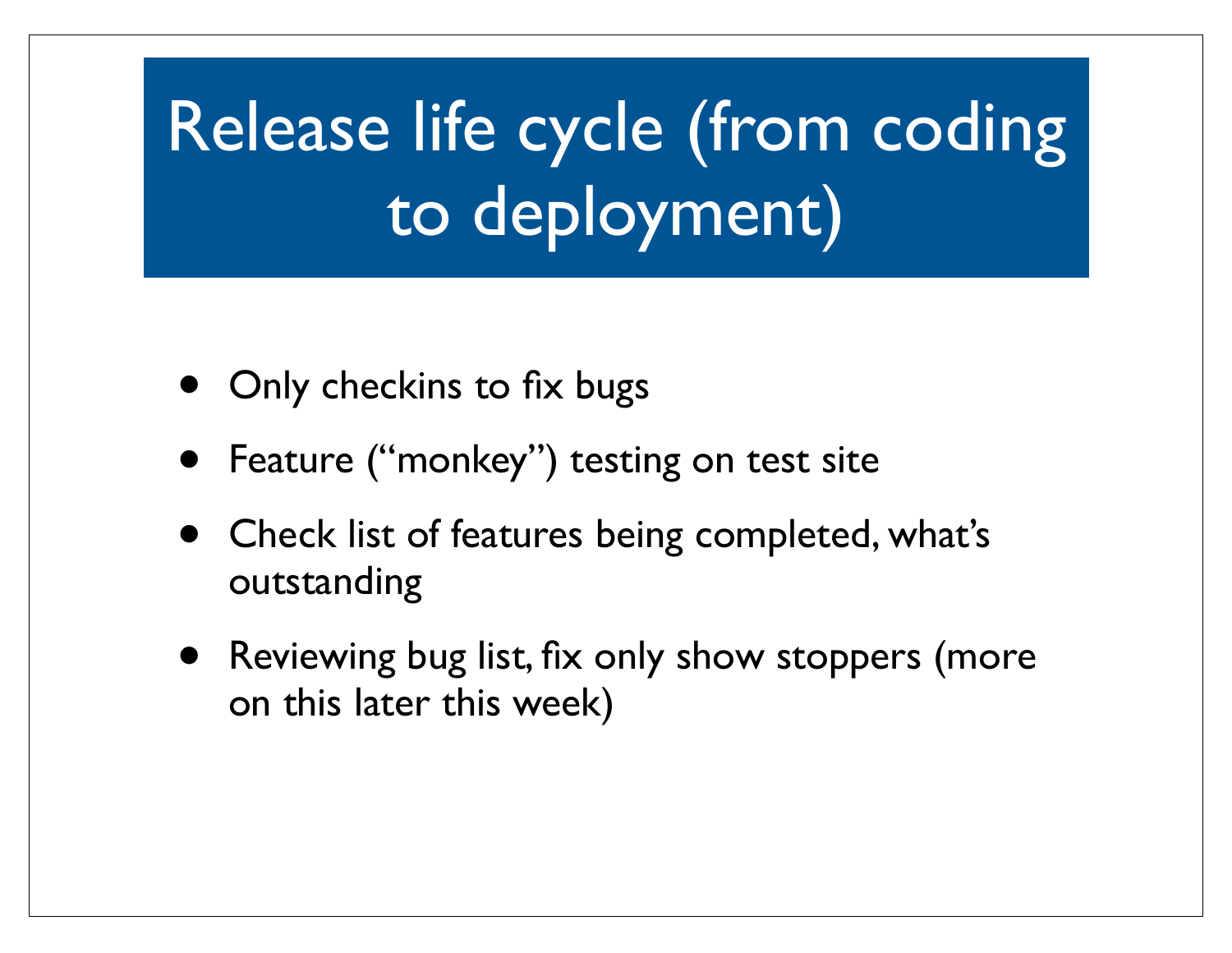- Test system good?
- Quiesce the live site?
- **Deploy**
- "Test" the live site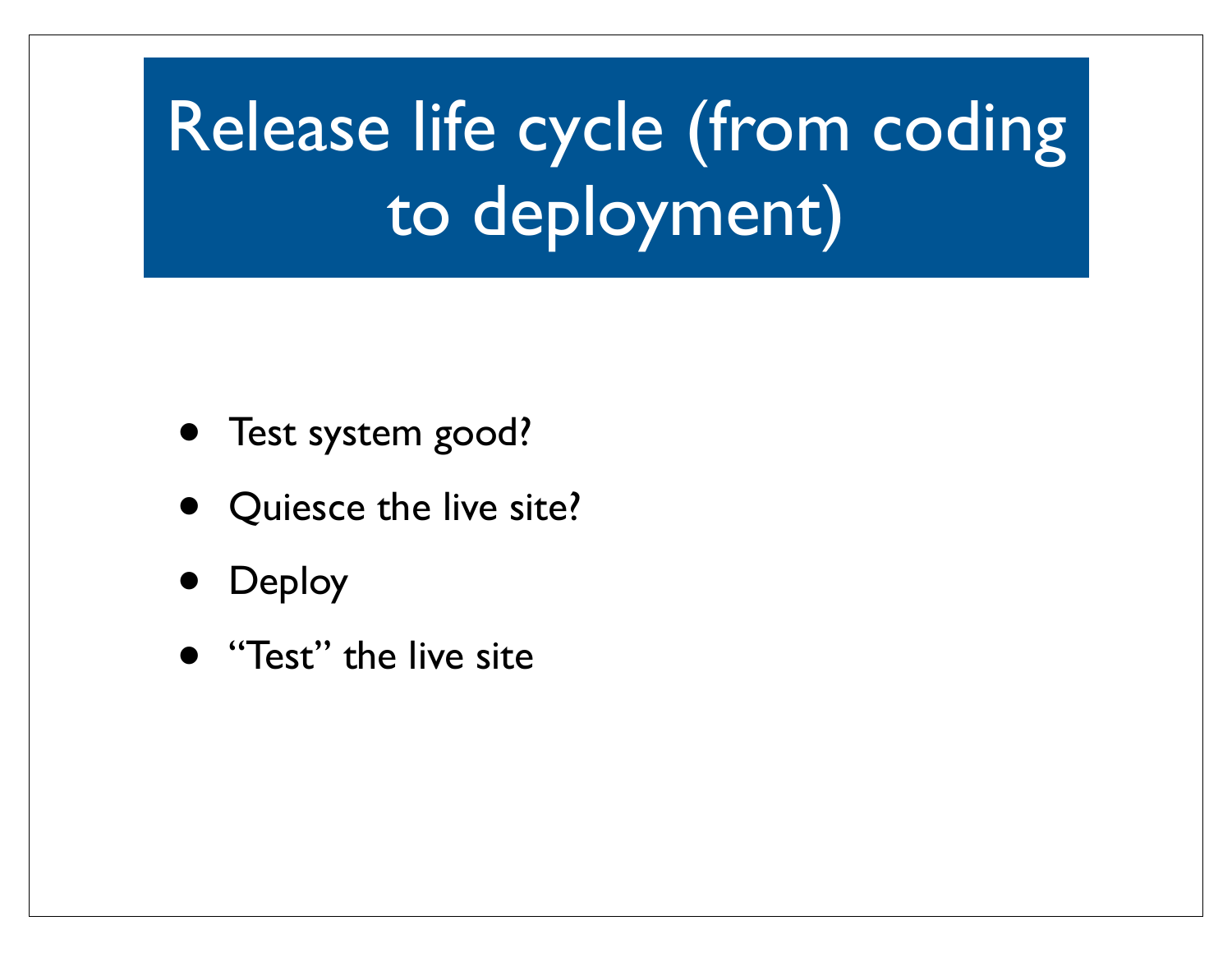- Not working?
- Recommendation: Can't turn back, make progress moving forward
- **Monitor**
- "Hot" fixes?
- Question: What day do you roll the live site?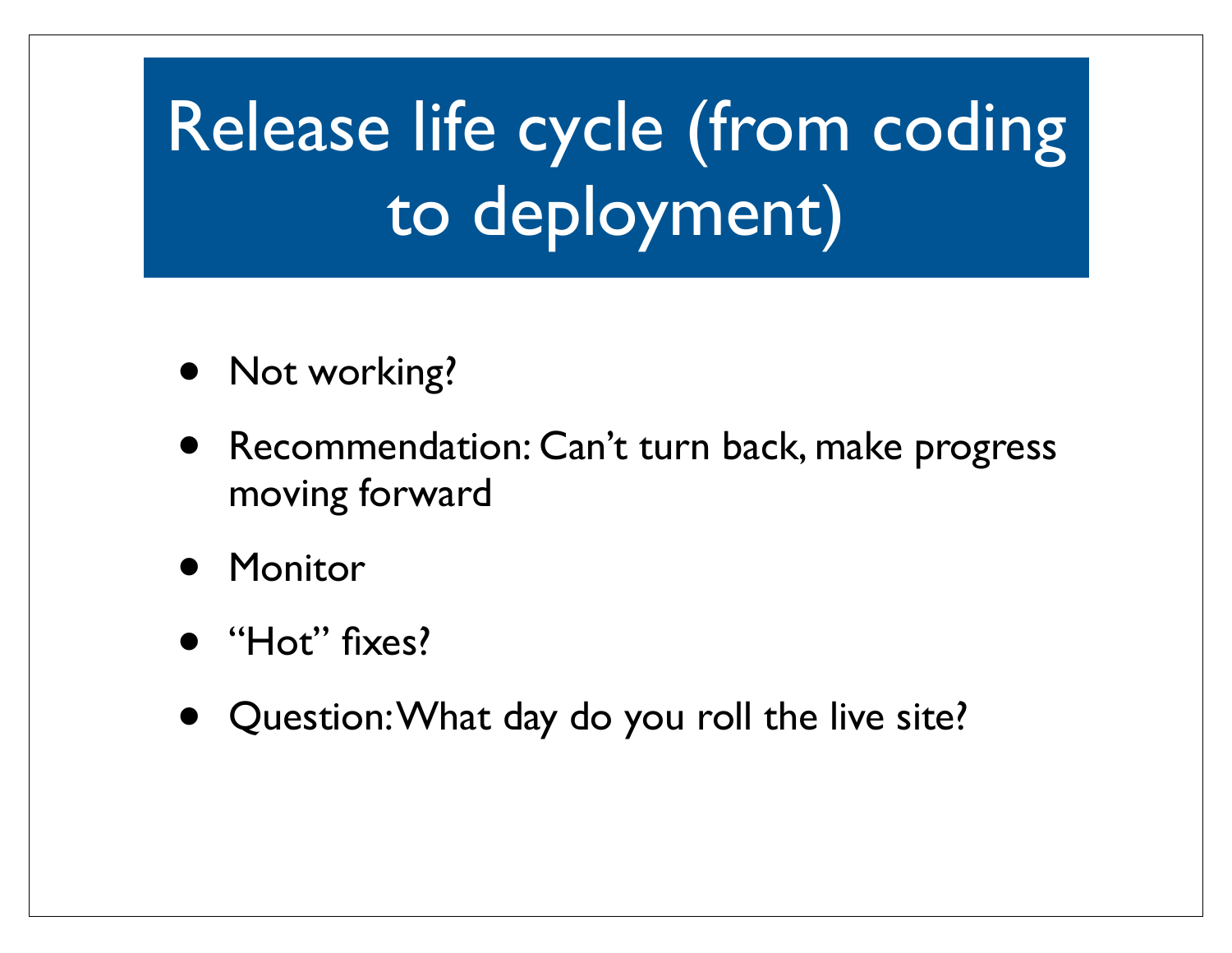#### Release time line

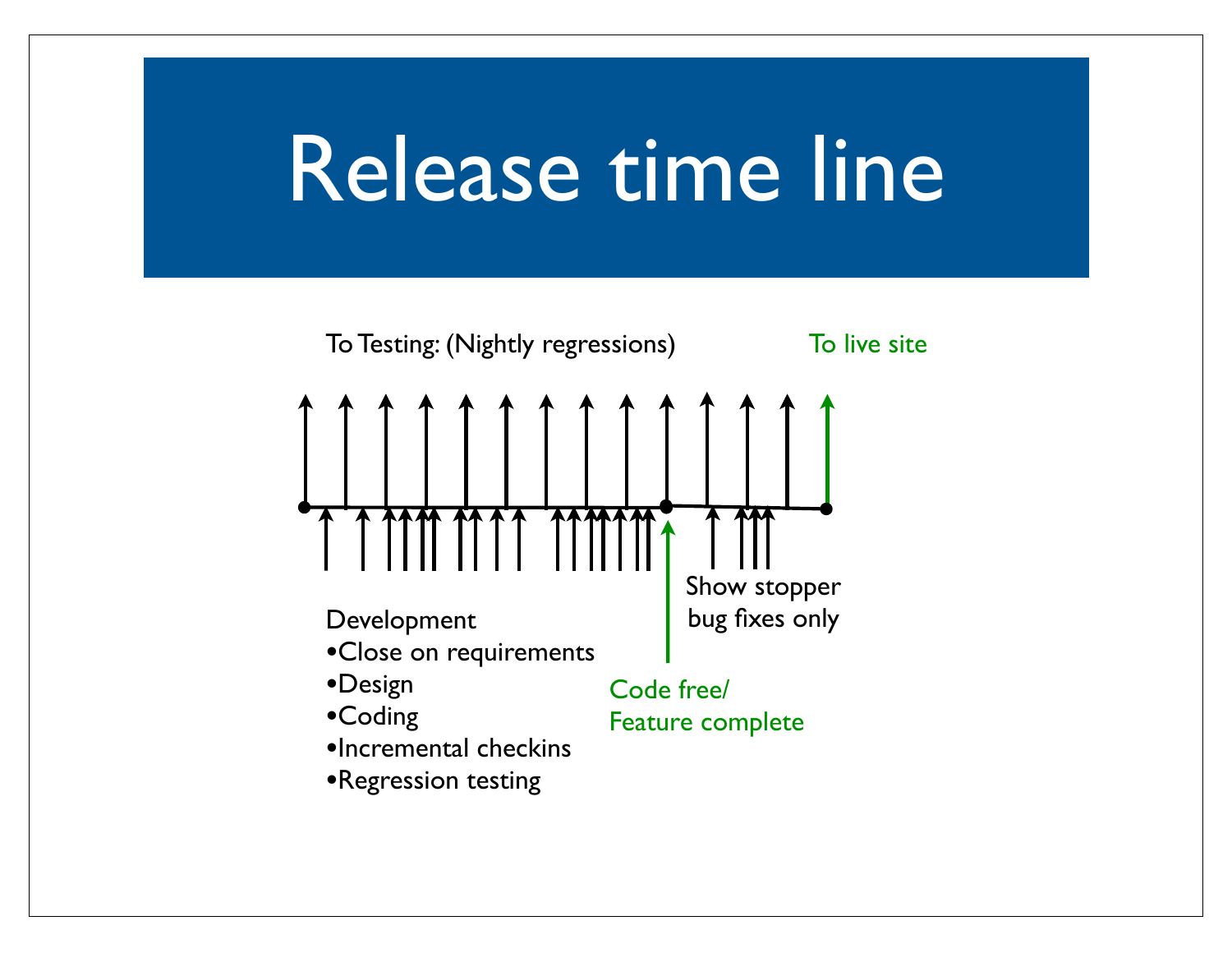# What if you are doing continuous releases?

- Check in changes from developer environment and to the live environment
- Regression testing in the development environment/test environment before pushing
- Works for smaller changes, but what about bigger, riskier changes?
- What about infrastructure changes?
- Changes with lots of dependencies?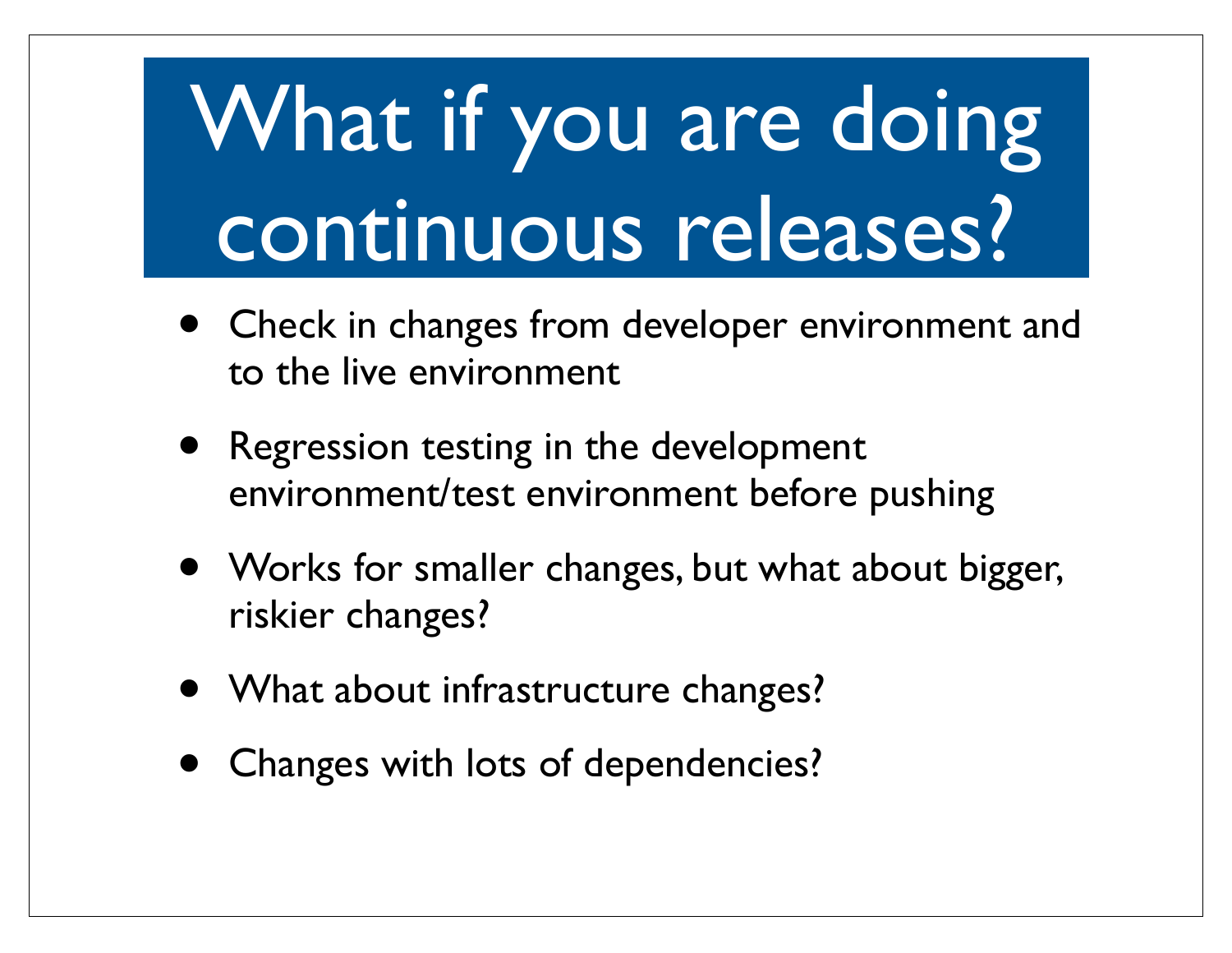# Larger scale deployments

- Replication and redundancy -- how do you deal with this?
- How do you bring in new resources?
- How do you monitor and manage?
- Really big deployments: Entirely different game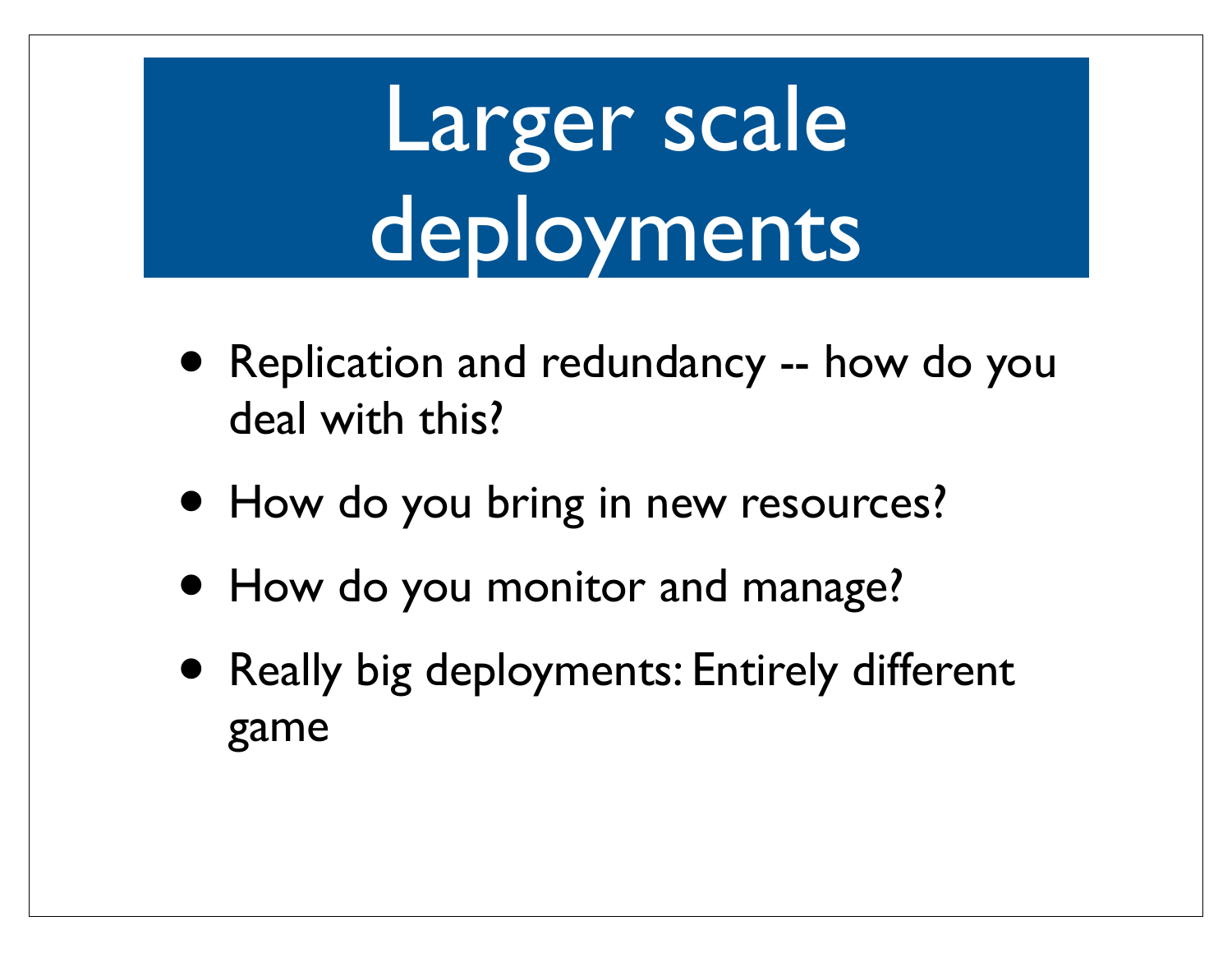## Operations/ Maintainence

- Availability
- Reliability
- Scalability
- Performance
- **Backup**
- Monitoring (small scale: munin, Google webmaster, Google analytics, pingdom)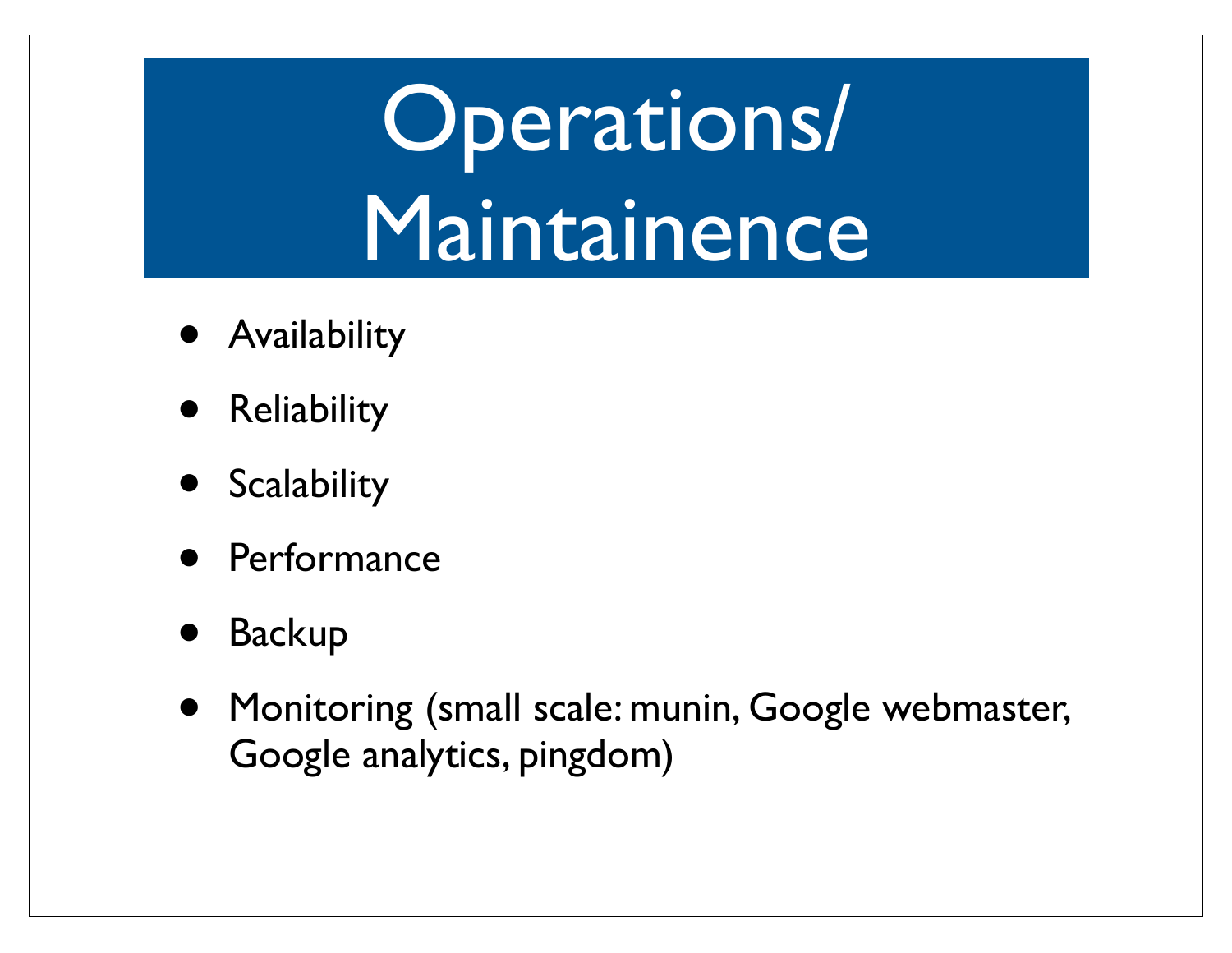#### Who does deployments/operations?

- Big companies, operations/deployment is usually separate from an engineering organization
- Small companies oftentimes too
- I favor bringing it in close to engineering
	- Engineers should know what it takes to deploy and operate their software ("Feel the pain")
	- More efficient
	- Greater understanding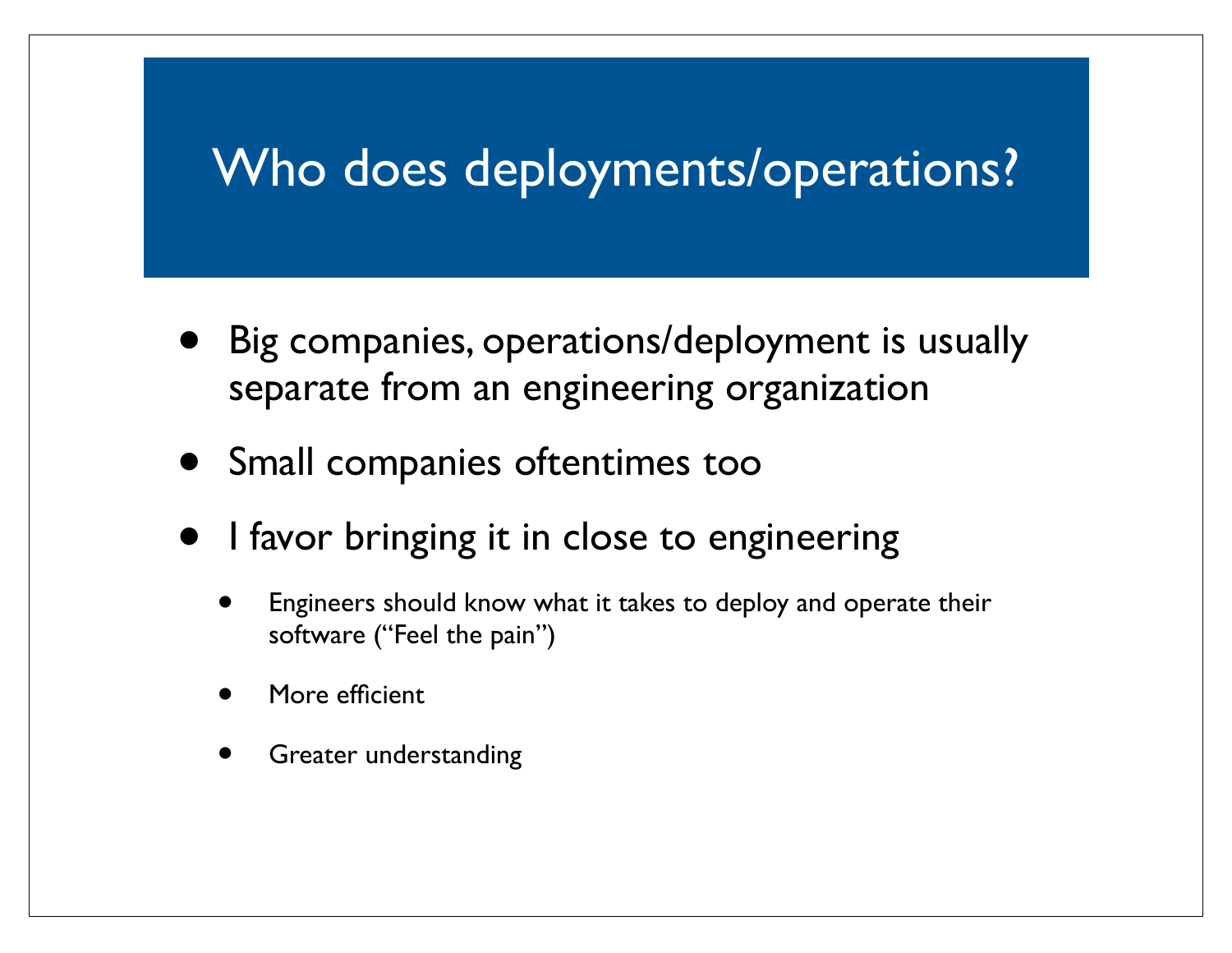#### What about software product releases?

- In contrast to websites/hosted applications
- Assets come out of the build environment
- Attention to platforms, environments, and versions where the software will run
- Synchronization betweem development, build, test, and customer environments crucially important
- Binary vs. source distributions?
- Third party software; bundled or not
- Distribution<sup>?</sup> Over the web?
- Version management, documentation, support bigger issues